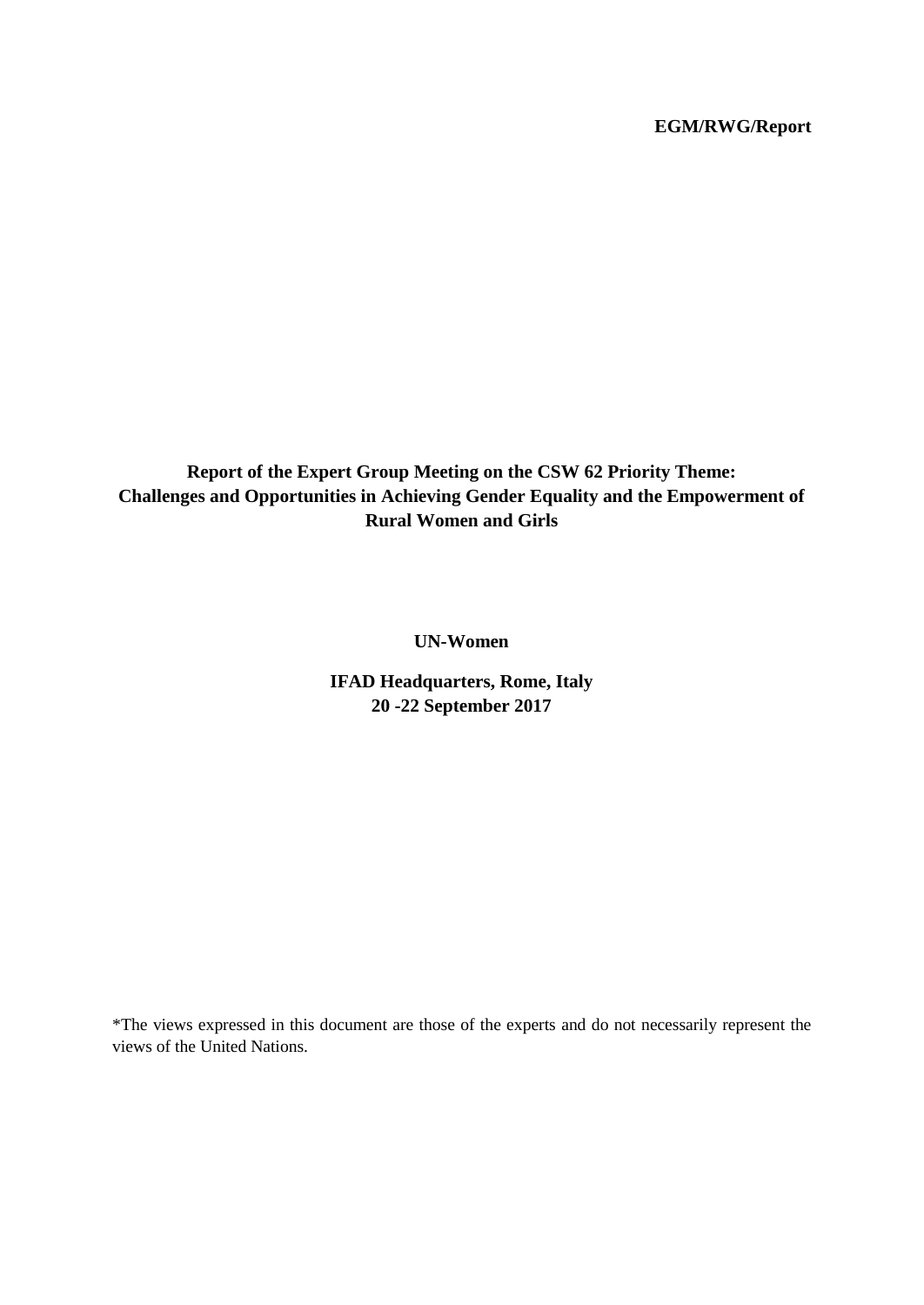### **ACKNOWLEDGMENTS**

The preparation of this report was led by Kate Lappin with the support of the other drafting committee members, Barbara van Koppen, Amon Chinyophiro and Esther Mwaura. They are sincerely grateful to all Expert Group Meeting participants for their substantive contributions. They would also like to acknowledge the assistance of Carla Kraft and Michael Stewart-Evans of UN-Women.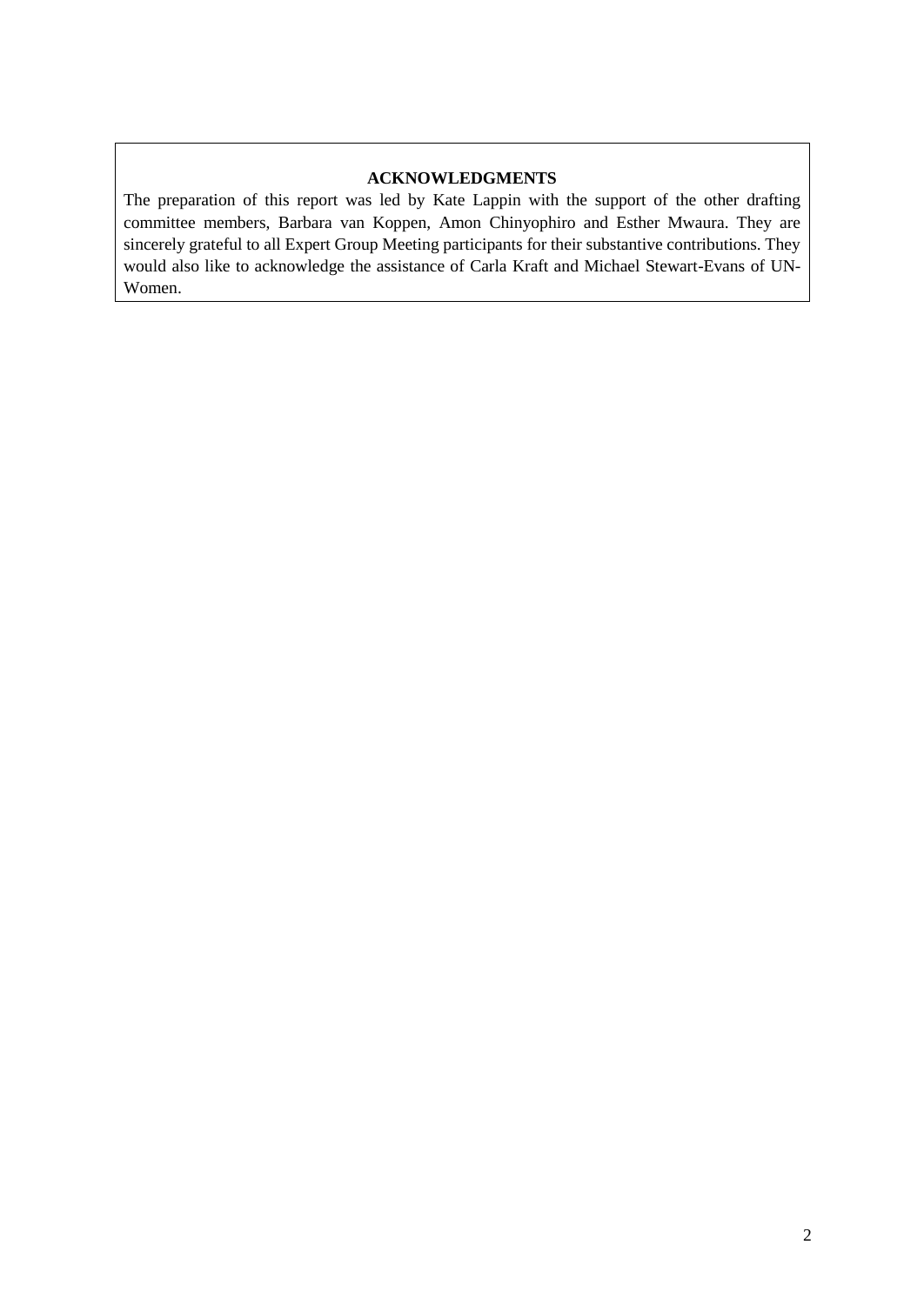| 3. RURAL WOMEN'S RIGHTS TO LAND AND PRODUCTIVE RESOURCES7          |  |
|--------------------------------------------------------------------|--|
|                                                                    |  |
|                                                                    |  |
|                                                                    |  |
|                                                                    |  |
|                                                                    |  |
|                                                                    |  |
|                                                                    |  |
| <b>4. RURAL WOMEN'S RIGHTS TO FOOD SOVEREIGNTY AND NUTRITIONAL</b> |  |
|                                                                    |  |
|                                                                    |  |
|                                                                    |  |
|                                                                    |  |
|                                                                    |  |
|                                                                    |  |
|                                                                    |  |
| 5. RURAL WOMEN'S RIGHTS TO AN ADEQUATE STANDARD OF LIVING AND      |  |
|                                                                    |  |
|                                                                    |  |
|                                                                    |  |
|                                                                    |  |
|                                                                    |  |
|                                                                    |  |
| 6. ENABLING A JUST AND EQUITABLE TRANSITION TOWARDS A              |  |
|                                                                    |  |
|                                                                    |  |
|                                                                    |  |
|                                                                    |  |
| 7. ENABLING WOMEN'S COLLECTIVE POWER AND SELF-DETERMINATION        |  |
| <b>OVER THEIR BODY, THEIR HOUSEHOLD, THEIR RESOURCES AND THEIR</b> |  |
|                                                                    |  |
|                                                                    |  |
|                                                                    |  |
|                                                                    |  |
|                                                                    |  |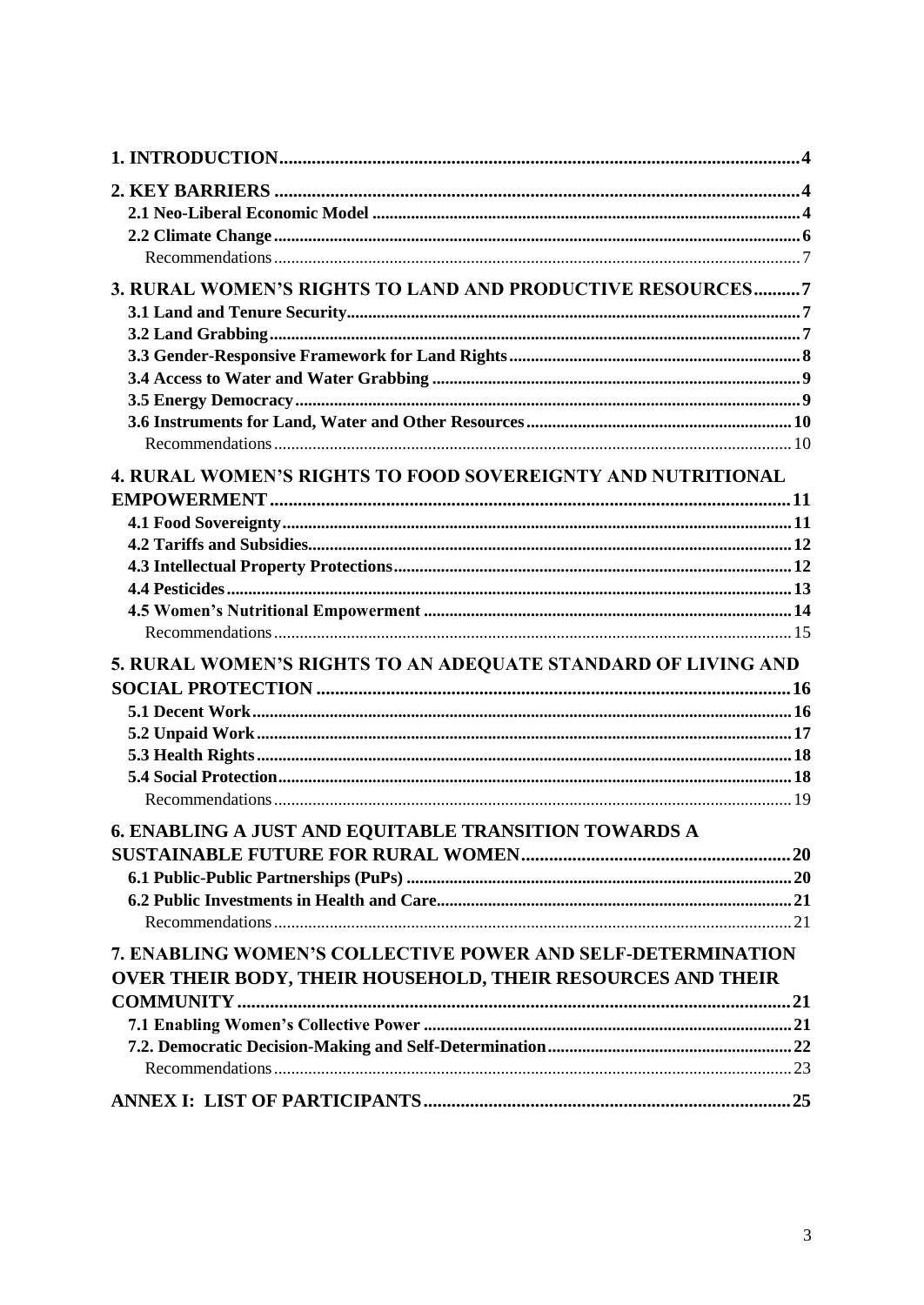### <span id="page-3-0"></span>**1. INTRODUCTION**

The Expert Group Meeting (EGM), in preparation for the  $62<sup>nd</sup>$  session of the Commission on the Status of Women (CSW), focused on the priority theme of "Challenges and Opportunities in achieving gender equality and the empowerment of rural women and girls." The theme was considered particularly pertinent given the manifestation of rising gender inequalities and the impacts of climate change that are evident in the lives of rural women.

The expert group considered a wide range of challenges and opportunities to rural women's empowerment as well as the relevance and importance of the 2030 Agenda for Sustainable Development to rural women's human rights across three domains: land and other resources; food sovereignty for nutritional empowerment; and an adequate standard of living and social protection. Further, the experts asserted that the Beijing Platform for Action, and the Convention on the Elimination of All Forms of Discrimination Against Women (CEDAW) and its subsequent General Recommendations, provide a strong and detailed basis to analyse progress and barriers to the achievement of rural women's human rights.<sup>1</sup>

Rural women are not a homogenous group: they may be small farmers with ownership rights, farmers or forest users on collective or common land, waged farmers, workers in secondary and non-farm industries, pastoralists, fishers, and peasants. They also may be girls, parents, widows, indigenous women, women with disabilities, women living with HIV or other diseases, and women of diverse sexual orientations and/or gender identities. Too many interventions target rural women as a singular, food producing identity, failing to consider the heterogeneity of rural women and the challenges they face including multiple and intersecting forms of discrimination.

The social and economic injustices rural women continue to experience should not be inevitable; they are the result of global and local policymaking intersecting with entrenched patriarchal practices. Therefore, it was decided by the expert group to focus this report on the most significant systemic barriers to advancing rural women's human rights, and identify actions Member States could take to facilitate the redistribution of power, wealth, resources and provide the necessary opportunities to advance those rights.

#### <span id="page-3-1"></span>**2. KEY BARRIERS**

 $\overline{a}$ 

#### <span id="page-3-2"></span>**2.1 Neo-Liberal Economic Model**

Members of the Expert Group Meeting agreed that the prevailing neo-liberal economic model has been a driver of displacement and led to increased violations of rural women's rights and is incapable of supporting gender-equitable sustainable development. Neo-liberalism is characterised by a shift towards privatization of public goods and services, deregulation of corporations, labour and financial markets and trade and investment liberalization, and the subsequent adoption of global regulations that protect foreign capital and constrain the State's capacity to legislate in favour of human rights. Together, these prescriptions have shifted rural economies towards export-oriented cash-crops, enabled multinational agribusinesses to monopolize input markets, resulted in large scale acquisition of land and water resources by foreign investors and shifted profits, and subsequently potential local investment, out of the community and into tax havens. These prescriptions have had a significant impact

<sup>&</sup>lt;sup>1</sup> Note on terminology: The expert group agreed that the term 'empowerment' must necessarily involve a process of increasing the power, collectively or individually, of rural women to make decisions in relation to their own bodies, in their families, communities and environments, as well as policies and practices that impact on them made at local, national and international levels.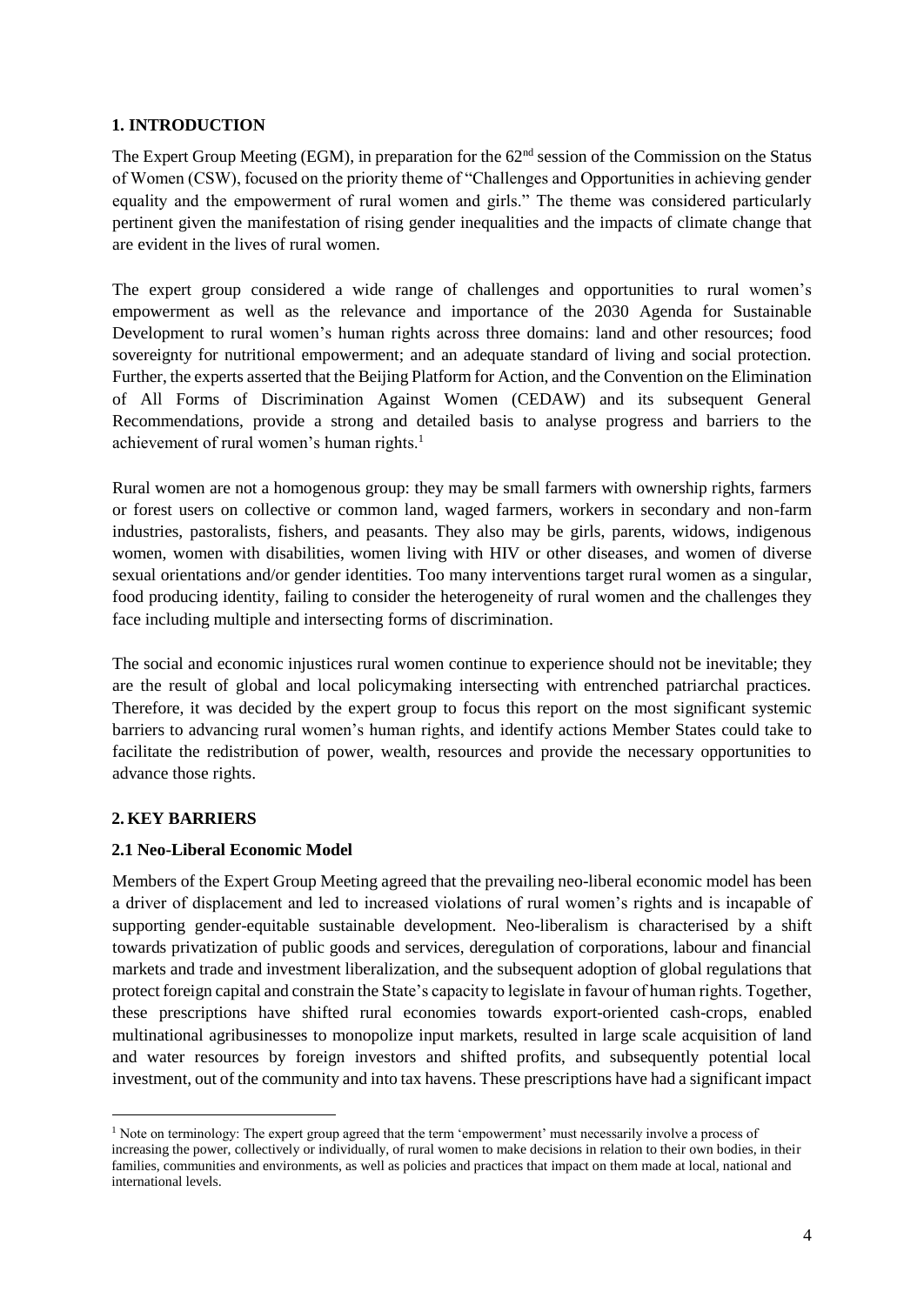on the human rights of rural and indigenous women, and are the result of growing and extreme levels of inequality including a stark and growing urban-rural divide.

Macroeconomic policies necessitated by the stock-liberal consensus facilitate a large flow of funds from developing to developed countries which undermine the possibility to close financial gaps and limit governments' resource base hindering them from effectively fulfilling their human rights obligations, specifically of women and girls. These funds take the form of illicit financial flows, trade and invoice mispricing, tax evasion and avoidance, the use of secrecy jurisdictions as well as profit repatriation. The expert group acknowledges that curbing illicit financial flows won't necessarily result in increased investment in the lives of women and girls. However, it is clear that increased public funds and increased spending on public services and goods, is essential to advance gender equality.

The proliferation of bilateral, plurilateral and multilateral trade and investment agreements, designed primarily to enable the unhindered flow of global capital, are a significant barrier to the realization of the rights of rural women. 'New-generation' trade agreements<sup>2</sup> threaten to expand global governance over an increasing number of economic issues outside of the United Nations and the World Trade Organization (WTO). United Nations experts have warned that trade agreements "are likely to have a number of retrogressive effects on the protection and promotion of human rights, including by lowering the threshold of health protection, food safety, and labour standards, by catering to the business interests of pharmaceutical monopolies and extending intellectual property protection"<sup>3</sup> all of which pose particular threats to the livelihoods and human rights of rural women.

One of the most concerning elements of trade agreements has been the investor protections, or 'Investor State Dispute Settlements' (ISDS), which allow corporations to sue governments in specifically convened tribunals. Rural women have been at the forefront of movements to prohibit extractive industries in their communities or to seek remedies and clean-up of their environments, and are detrimentally impacted when investor protections are elevated above their human rights. The UN Independent Expert on the promotion of a democratic and equitable international order suggests that "far from contributing to human rights and development, ISDS has compromised the State's regulatory functions and resulted in growing inequality among States and within them."<sup>4</sup>

The progress of governments in many of the Beijing Platform's Critical Areas relating to rural women is constrained by the broader macroeconomic framework. The impact of specific provisions of trade agreements, as well as the broader embrace of neo-liberalism on women's resource rights, food sovereignty and adequate standard of living and social protection, is elaborated in sections 3-5 of this paper.

l

<sup>&</sup>lt;sup>2</sup> The term 'new generation agreements' has been applied to large plurilateral and regional agreements which expand the scope of agreements, for example the Trans Pacific Partnership Agreement (TPP), the Regional Comprehensive Economic Partnership (RCEP), the Transatlantic Trade and Investment Partnership (TTIP).

<sup>3</sup> UNOHCHR (2015). *UN experts voice concern over adverse impact of free trade and investment agreements on human rights*:<http://www.ohchr.org/FR/NewsEvents/Pages/DisplayNews.aspx?NewsID=16031&LangID=E> Accessed on 25 October 2017.

<sup>4</sup> UNOHCHR (2015). International trade: UN expert calls for abolition of Investor-State dispute settlement arbitrations: http://www.ohchr.org/EN/NewsEvents/Pages/DisplayNews.aspx?NewsID=16650&LangID=E+/l+sthash.RgV10oCc.dpuf Accessed 25 October 2017.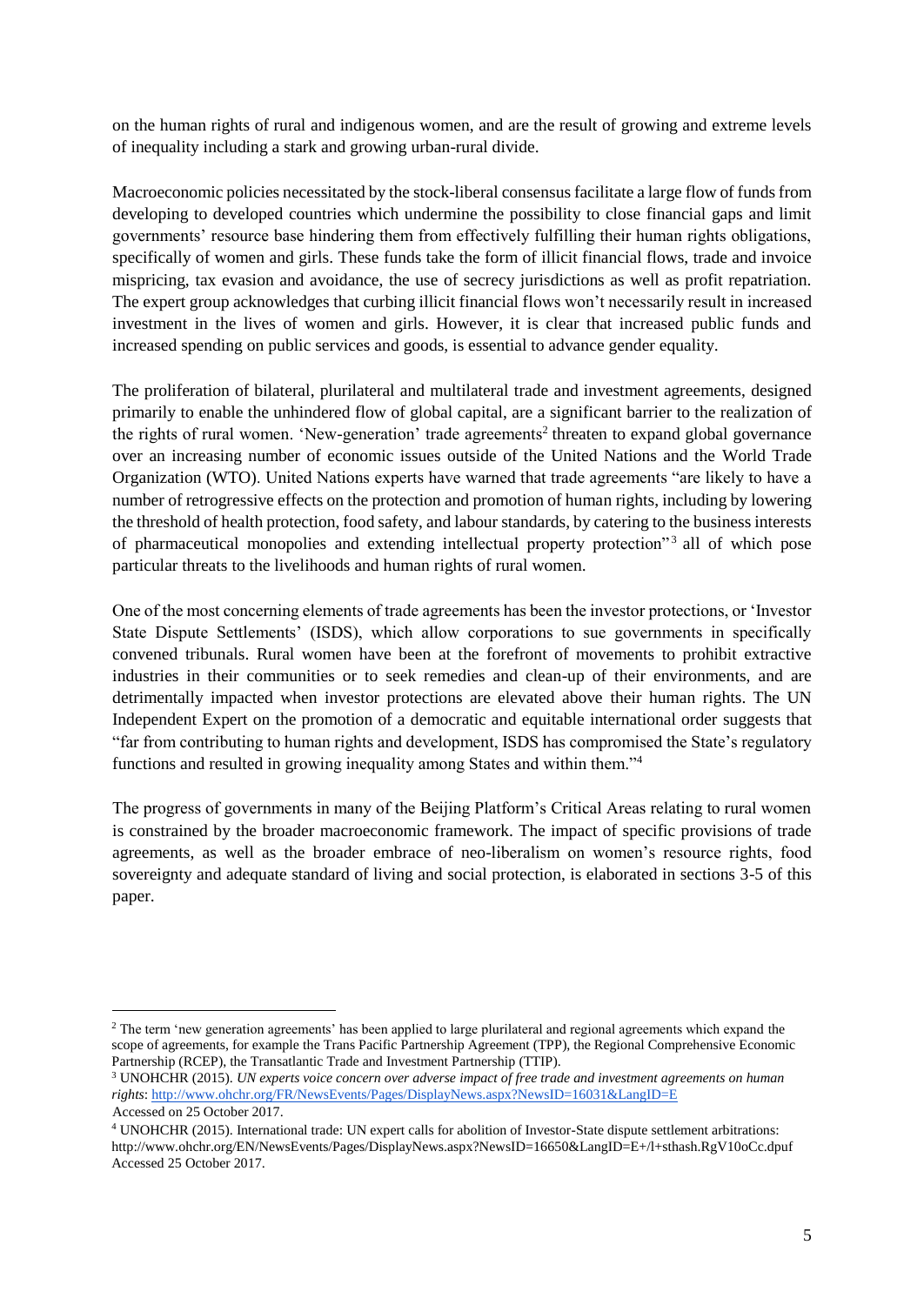#### <span id="page-5-0"></span>**2.2 Climate Change**

Rural women's human rights are undermined by the impacts of, as well as responses to, climate change. It is well documented that climate change impacts women differently and more deeply than men;<sup>5</sup> it is recognized that women are exposed to increased risks because of their primary role in care work and agricultural production and that climate change increases the burden of water and food collection, particularly for rural women.<sup>6</sup> Rural women are also likely to suffer higher disaster-related mortality and carry the burden of the long-term impacts of loss of land, livelihood and security as a result of climate change.<sup>7</sup>

Climate change can exacerbate existing gender inequalities in rural communities. For example**,** in Bangladesh, a persistent link has been identified between the loss of productive agricultural land due to climate change and early, child or forced marriage.<sup>8</sup> Researchers have found that climate change has increased demands for dowry payments, and that child marriage and dowry may be forming local (mal)adaptation strategies.<sup>9</sup> Similarly, in Nepal, rural women from remote, climate affected areas report increased levels of migration for marriage, as well as migrating for domestic work as a result of climate change-diminished livelihoods.<sup>10</sup> Estimates show that climate-induced migration will reach up to 1 billion people by  $2050<sup>11</sup>$  which may increase the risk of conflict in host communities as tensions and competition over land and resettlement areas arise. This exposes women not only to the traditional threats of living around violence but also increases the risk of displacement which itself exposes women and girls to a heightened risk of sexual violence, seriously restricting their employment and livelihood options, and increases the likelihood that families will be separated by further migration out of the area.12,13

Climate change could potentially reduce agricultural production between 2-15 percent and decrease the nutritional value of crops as  $CO<sub>2</sub>$  emissions reduce the nutrient content of soil. Perversely, while there is a huge disparity in historical emissions between wealthy and developing countries, rural communities in developing countries have low or even negative emissions. Therefore, climate change necessitates a fundamental re-orientation of our economies and political systems to address the underlying, patriarchal injustices that frame globalized capitalism including the gendered division of labour. Climate change intersects with neo-liberalism and impacts on rural women's resource rights, food sovereignty and standard of living, elaborated in more detail in the following sections.

 $\overline{a}$ 

<sup>5</sup> 52nd session of the Commission on the Status of Women (2008), 'Gender perspectives on climate change' Issues paper for interactive expert panel on Emerging issues, trends and new approaches to issues affecting the situation of women or equality between women and m[en: http://www.un.org/womenwatch/daw/csw/csw52/issuespapers/](http://www.un.org/womenwatch/daw/csw/csw52/issuespapers/Gender%20and%20climate%20change%20paper%20final.pdf)  [Gender%20and%20climate%20change%20paper%20final.pdf](http://www.un.org/womenwatch/daw/csw/csw52/issuespapers/Gender%20and%20climate%20change%20paper%20final.pdf)

 $6$  UNFPA, Making NAPAs work for women,

https://www.unfpa.org/sites/default/files/pubpdf/climateconnections\_4\_napas.pdf

<sup>7</sup> UNDP, Overview of Linkages between Gender and Climate Change 2013, p.3.

<sup>8</sup> Margaret Alston et al (2014), Are climate challenges reinforcing child and forced marriage and dowry as adaptation strategies in the context of Bangladesh?, Women's Studies International Forum,

http://artsonline.monash.edu.au/oxfam/files/2014/05/Are-climate-challenges-reinforcing-child-and-forcedmarriage.pdf <sup>9</sup> Also see Human Rights Watch (2015), Marry before your house is swept away, https://

www.hrw.org/report/2015/06/09/marry-your-house-swept-away/child-marriage-bangladesh

<sup>&</sup>lt;sup>10</sup> APWLD (2014), Climate change destroying livelihoods and traditions of Mugal women in Nepal,

http://apwld.org/wp-content/uploads/2014/12/flyer-mwui-corrected-12-1.pdf

<sup>&</sup>lt;sup>11</sup> Morris, N (2008), Climate change could force 1 billion from their homes by 2050. The Independent, retrieved 15 September 2015, http://www.independent.co.uk/environment/climate-change/climate-change-could-force-1billion-fromtheir-homes-by-2050-817223.html

<sup>&</sup>lt;sup>12</sup> APWLD, Climate Change and Natural Disasters Affecting Women Peace and Security, op. cit.

<sup>&</sup>lt;sup>13</sup> Radhika Coomaraswamy (2015). Preventing Conflict, Transforming Justice, Securing the Peace: A Global Study on the Implementation of UN Security Council Resolution 1325.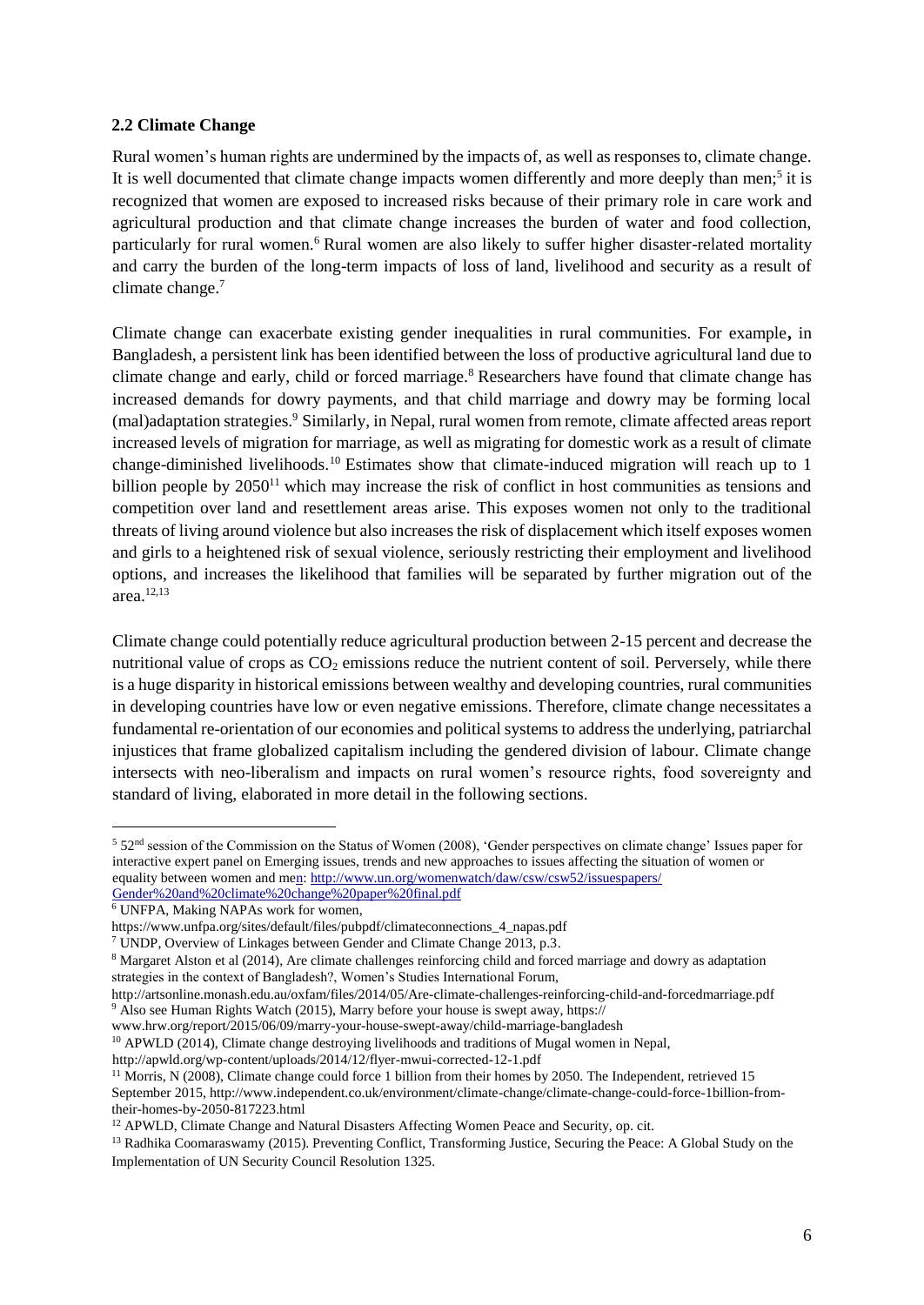### <span id="page-6-0"></span>**Recommendations**

To redress the barriers to rural women's full enjoyment of their human rights, Member States and international development stakeholders are urged to take the following actions:

- 1. Recognize that the prevailing neo-liberal economic model has been a driver of displacement and violations of rural women's rights and is incapable of supporting gender-equitable sustainable development;
- 2. Take measures to curb illicit financial flows in effort to increase the resource base for gender responsive spending on public goods and services in rural areas;
- 3. Undertake ex-ante and ex-post human rights and gender audits on all trade and investment agreements and accede only to agreements that advance rural women's human rights;
- 4. Recognise the disproportionate impact of climate change on rural women and the intersections of climate change and other drivers of inequality;
- 5. Uphold, implement and fully fund commitments, including those made during CSW61 Agreed Conclusions<sup>14</sup>, to develop and adopt gender-responsive strategies on mitigation and adaptation to climate change to support rural women's adaptation to the impacts of climate change as well as benefit from global mitigation strategies.

# <span id="page-6-1"></span>**3. RURAL WOMEN'S RIGHTS TO LAND AND PRODUCTIVE RESOURCES**

### <span id="page-6-2"></span>**3.1 Land and Tenure Security**

The extent to which rural women have secure access, use and decision-making control over land and natural resources is a significant determinant of the level to which they can enjoy their full human rights. In addition to the importance of land to livelihoods, health, security, cultural and community rights, secure access and control over land can reduce the impact of discrimination and even reduce levels of violence against women. The UN Working Group on discrimination against women in law and practice recently found that "women are more harshly affected by land tenure insecurity due to direct and indirect discriminatory laws and practices at the national, community and family level."<sup>15</sup>

Insecurity of women's land tenure is compounded by the fact that there is little or no reliable sexdisaggregated data. Such data are key to getting an accurate picture of what the gaps are and where they lie so that policy interventions can be monitored to ensure they are impactful and relevant.

#### <span id="page-6-3"></span>**3.2 Land Grabbing**

l

Rural women's land rights are not only threatened by discriminatory land ownership laws and practices, they also face significant and increasing threats from land-grabbing practices that impact all rural people. International and national investors have long dispossessed rural peoples of their land for investment purposes, so-called land grabbing, which at a global level is increasing and causing significant impact on all rural people with a heightened impact on rural women. <sup>16</sup> Land acquired by investors is already being utilised by communities for farm and non-farm subsistence purposes including the collection of firewood, water, food, traditional medicine and remedies, and building

<sup>14</sup> CSW61 (2017). Women's Economic Empowerment in the Changing World of Work: 2017 Commission on the Status of Women Agreed Conclusions. Paragraph 40.hh.

<sup>15</sup> OHCHR (2017), UN Working Group on the issue of discrimination against women in law and in practice, 'Insecure land rights for women threaten progress on gender equality and sustainable development'.

<sup>&</sup>lt;sup>16</sup> The World Survey on the Role of Women in Development: Gender equality and sustainable development. 2014. Report of the Secretary-General (A/69/156).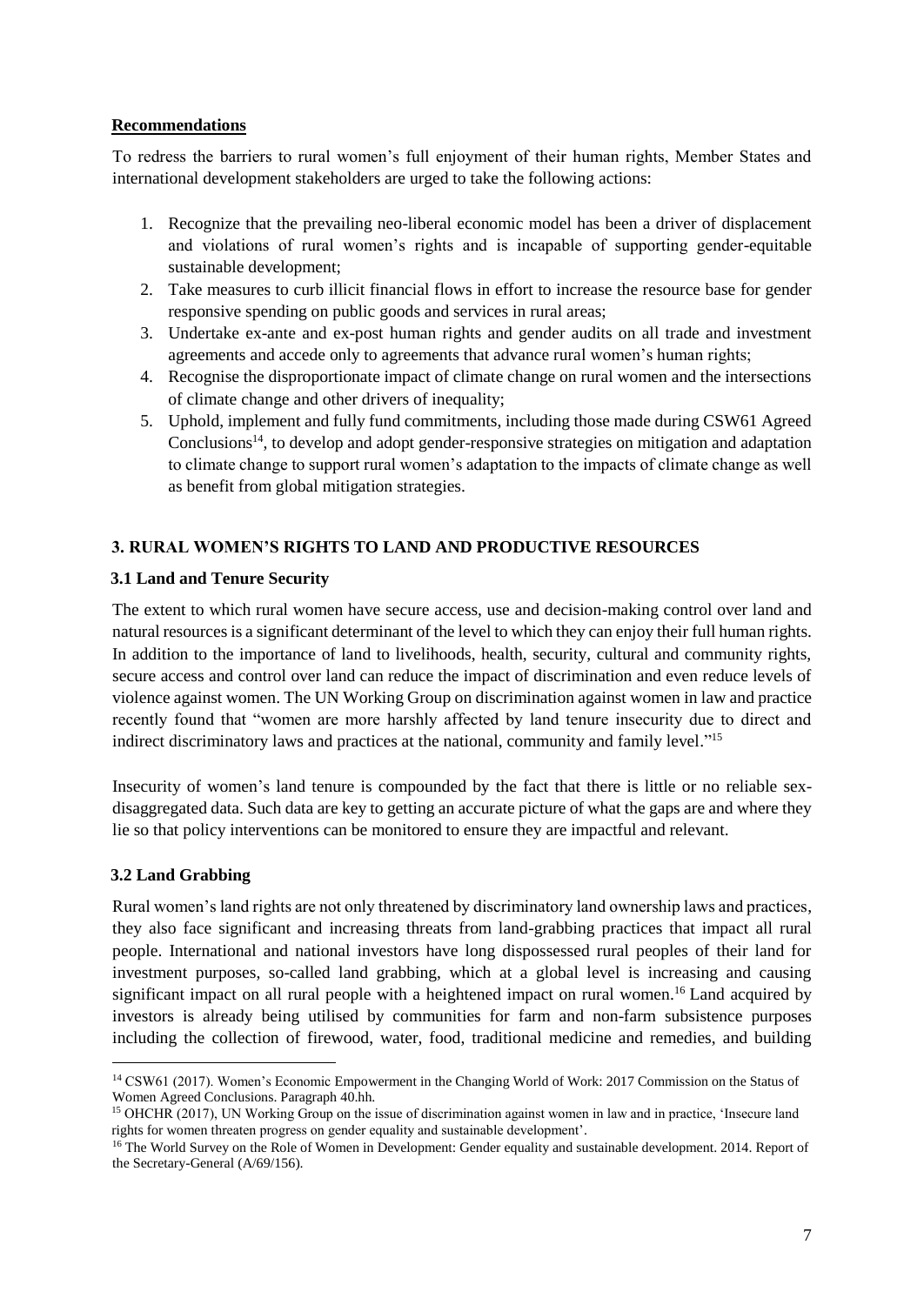materials. Rural women who were previously accessing these common lands will either be displaced, evicted or required to travel further to collect these critical resources.<sup>17</sup> Thus, agrarian reform is a key element of a pro-poor and gender equitable sustainable development strategy.

A relatively new and increasing phenomenon driving land grabbing, as well as land and food prices, is land speculation. Investment firms have identified large potential gains for foreign investors in 'emerging markets' where they have found the strongest capital growth. Many countries restrict foreign investment in land, and provide leases or concessions to investors on a case-by-case basis. However, recent trade agreements incorporate a 'national treatment' provision which requires governments to treat foreign investors as they do locals. Consequently, unless governments provide a specific exclusion clause in agreements, foreign corporations and individuals can purchase land. Such provisions may also limit governments' ability to employ policy instruments, such as reduced land taxes for women which are applied in India, Nepal and other countries, and is designed to increase women's registration of land ownership.<sup>18</sup>

# <span id="page-7-0"></span>**3.3 Gender-Responsive Framework for Land Rights**

Women's land tenure rights need to be promoted and protected by strengthening and ensuring that gender-responsive international normative frameworks address the gendered differences in the way that women and men access, use, and control land at the local level. Land rights go beyond simply the right to "own" land, and must provide for progress towards non-discriminatory holding of the full bundle of rights, including use, access, control, transfer, exclusion, inheritance, and all decision-making about land and land-related resources. Realization of the right to land would also include a gendered analysis of laws and policies that impact women's land rights, and the eradication of gender-based discrimination. Gender-neutral legislation, implementation, and enforcement – when coupled with discriminatory social norms – can have high differential effects on women and men often leaving women with fewer and weaker rights than men. Thus, affirmative interventions are needed to ensure gender equitable outcomes in terms of levels of access and rights to land.

Key elements of gender-responsive land rights include *quality, legality (legitimacy) and effective implementation, participation, and enforceability* as outlined by the UN Working Group on the issue of discrimination against women in law and in practice:

- *Quality* means that the scope of the land rights is clearly defined, must not be terminated or limited due to gender-based legal, cultural or religious norms, or dynamics in a family or community, and must include all forms of tenure exercised by women and men, including ownership, access and use (e.g., right to use, lease, transfer, inherit, rent, occupation).
- *Legality, legitimacy and effective implementation* entails that equal land rights must be legally recognized and guaranteed by law whether or not they are recognized by customary or religious systems, by family members, by a woman's community and its leaders. Legitimacy of land rights for women entails that the land rights are both legally and socially legitimate. Customary justice systems are also often dominated by men and therefore tend to perpetuate inequalities and patriarchal interpretations of culture, resulting in discrimination against women.

l

<sup>17</sup> Behrman, J., R. Meinzen-Dick, and A. Quisumbing. (2012). 'The gender implications of large-scale land deals', *Journal of Peasant Studies* 39(1): pp49-79[. http://dx.doi.org/10.1080/03066150.2011.652621](http://dx.doi.org/10.1080/03066150.2011.652621)

<sup>&</sup>lt;sup>18</sup> Financial Express. (2017). 'Are you aware of the home loan benefits women enjoy in India?':

http://www.financialexpress.com/money/are-you-aware-of-the-home-loan-benefits-women-enjoyin-india/580642/ Accessed on 27 October 2017.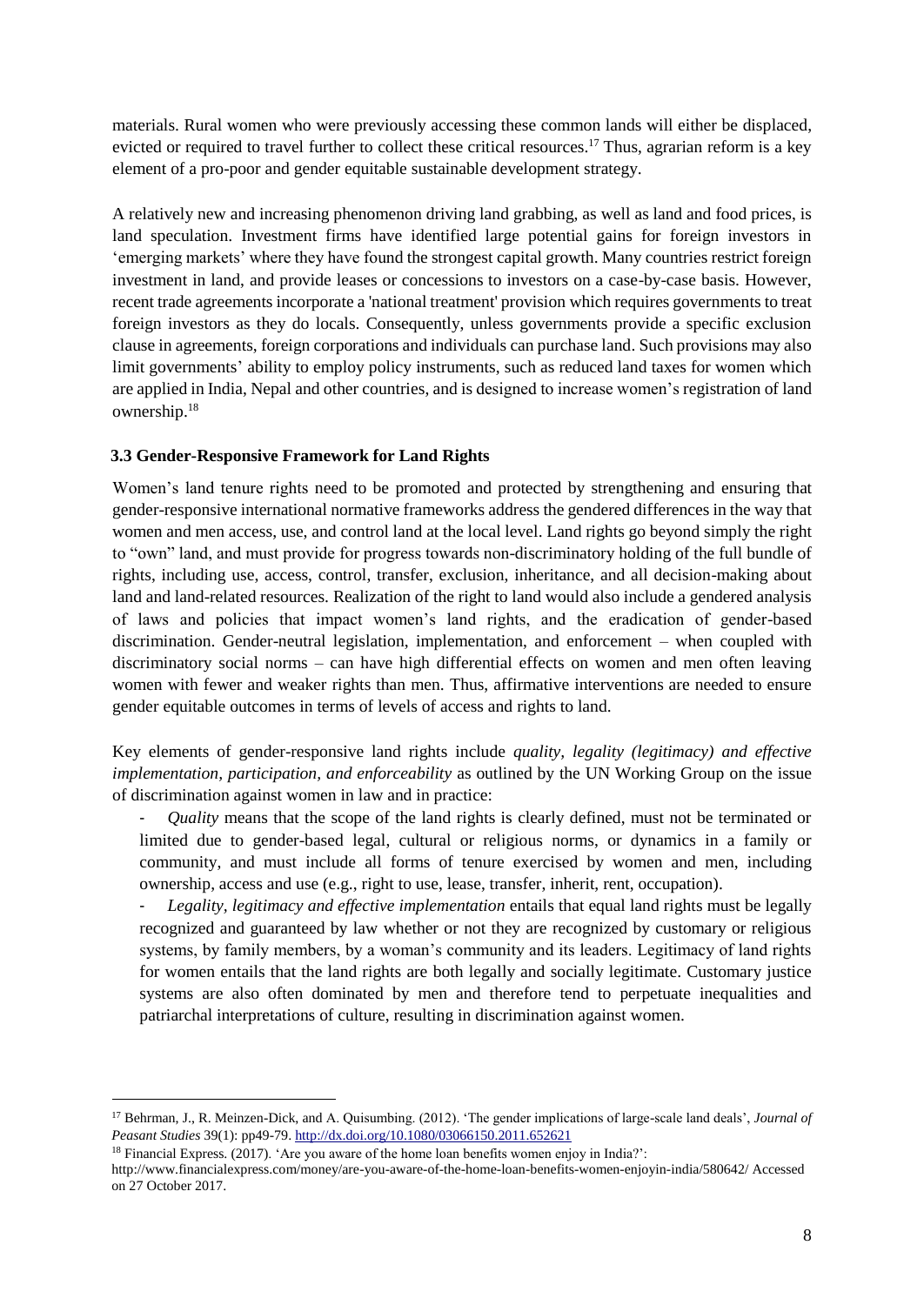- *Participation* requires the inclusion of women in policy making bodies regarding land ownership and use, which includes their full and meaningful participation in decision-making, management and governance, and dispute resolution bodies addressing land and natural resources. - *Enforceability* requires that States must ensure that women be fully informed of their land rights and that they have access to justice to enforce them without discrimination, including in official bodies, courts, and other relevant dispute resolution bodies, such as customary institutions. Land rights enforcement and dispute resolution processes must be available, accessible, affordable and gender-responsive.

### <span id="page-8-0"></span>**3.4 Access to Water and Water Grabbing**

Rural women and girls, particularly in developing countries, are the most water insecure. They are disproportionately responsible for water fetching for domestic uses and for irrigation, but they often lack access to affordable and appropriate water infrastructure or quality. Growing competition for water resources by profit-oriented private water service providers and large-scale acquisitions of fertile land with water resources ('land and water grabs') contribute to an extremely unequal distribution of finite water resources. The expansion of agribusiness and mining has further violated the fundamental right of access to water for human use and consumption.

Unlike land tenure legislation, water legislation centralizes powers in governments, and individual water entitlements risk becoming semi-private property for foreign and national large, administrationproficient investors. Water entitlements can even be part of trade agreements, and corporations can sue governments if water resources are not made available. <sup>19</sup> At the same time, customary water users are declared illegal if they lack permits; yet, States lack the logistical capacity to issue permits to millions of small-scale users, which exacerbates the marginalization of rural women.

# <span id="page-8-1"></span>**3.5 Energy Democracy**

 $\overline{a}$ 

Access to renewable, clean, safe, predictable energy has the capacity to alleviate some of the unpaid work burden on rural women and increase health and livelihood standards in rural areas. However, electrification has commonly been associated with mega-energy projects and extractive industries which disproportionately and adversely affect rural women. These mega-projects are primarily designed for the energy needs of industry and high paying customers. Despite the growth in energy production in the past two decades, the number of rural people without access to energy systems has barely altered<sup>20</sup> and some of the countries with large fossil fuel export industries, like Nigeria and Indonesia, are also amongst the countries with the highest number of people without access to energy or with a continued reliance on wood or biomass for fuel. 21

The transition to renewable, clean energy should come with a transformation, not just in the source of energy but also the purpose, distribution and control over energy. As numerous countries phase out the use of fossil fuels, the price of solar energy is becoming lower, in many cases, than coal-based electricity. This is an opportune moment to galvanize momentum for a new gender-just renewable

<sup>&</sup>lt;sup>19</sup> Cotula, L. (2010) 'Investment contracts and sustainable development: How to make contracts for fairer and more sustainable natural resource investments', Natural Resource Issues No. 20. IIED, London.

<sup>&</sup>lt;sup>20</sup> Angelou, Nicolina *et al* (2013) Executive summary. Sustainable energy for all. Washington DC; World Bank. <http://documents.worldbank.org/curated/en/250491468182351466/Executivesummary>

 $21$  Lavelle, M 'Five Surprising Facts About Energy Poverty Business as usual "will not remotely suffice" to meet goals of clean and universal energy, says a World Bank-led report'. National Geographic:

[https://news.nationalgeographic.com/news/energy/2013/05/130529-surprising-facts-about-energy-poverty/.](https://news.nationalgeographic.com/news/energy/2013/05/130529-surprising-facts-about-energy-poverty/) Accessed on May 30, 2013; and Angelou, Nicolina *et al* (2013) Executive summary. Sustainable energy for all. Washington DC; World Bank[: http://documents.worldbank.org/curated/en/250491468182351466/Executivesummary](http://documents.worldbank.org/curated/en/250491468182351466/Executivesummary)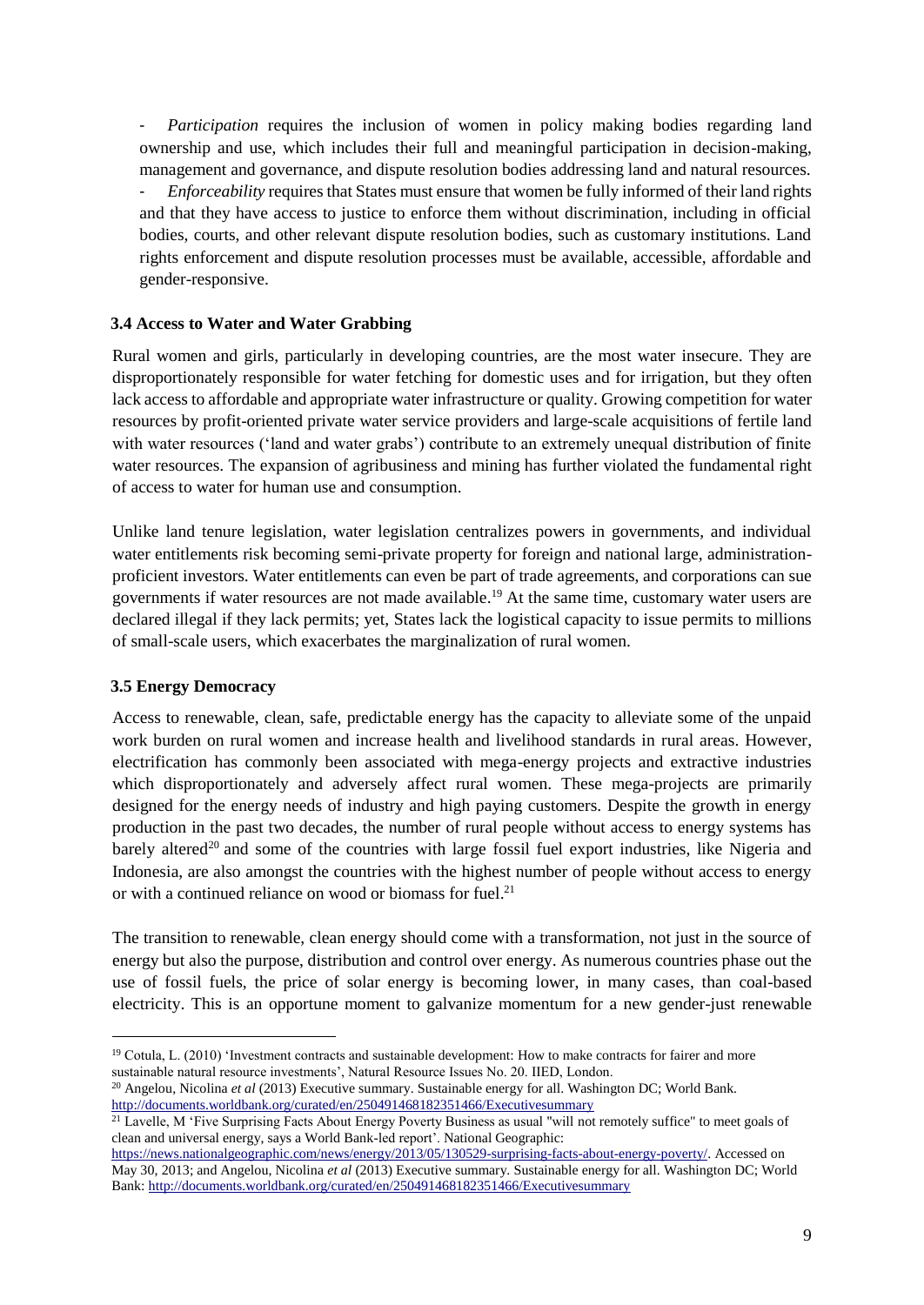energy sector, which focuses on the 1.2 billion people estimated to be without energy, 80 percent of whom are living in rural areas.<sup>28</sup> Gender-responsive structuring for both the delivery of electricity and the industry has the capacity to change the situation for rural women and girls in developing countries, remote areas, and small island States.

The power of small-scale, low-cost alternatives, particularly in remote areas and poorer communities, has the potential to redistribute power and make energy democracy a reality. In Bangladesh, for example, 20 million people have benefited from such micro-solar projects that have provided opportunities for users to return excess power to the grid managed by local collectives or start-ups.<sup>22</sup>

# <span id="page-9-0"></span>**3.6 Instruments for Land, Water and Other Resources**

Two instruments have been developed to guide investments in agriculture: The Voluntary Guidelines on the Responsible Governance of Tenure of Land, Fisheries and Forests in the Context of National Food Security<sup>23</sup> (the 'Voluntary Guidelines') adopted by the UN Committee on Food Security (CFS), and the Principles for Responsible Agricultural Investment (PRAI), led by the CFS. Although the Voluntary Guidelines are grounded in a human rights framework and therefore should be regarded as guidelines to implement the legal obligations of States and non-State actors, the voluntary nature of both instruments means that communities impacted by such displacements have few remedies available. Further, the Voluntary Guidelines still omit water resources, despite States having a clear role in protecting and prioritizing water uses that contribute to the realization of the right to water, food and an adequate standard of living of all citizens. The ILO Indigenous and Tribal Peoples Convention 1989 (no. 169) considers land and related resources more holistically. Also, in a positive development, the International Criminal Court has indicated that land grabbing falls within the remit of the court and can constitute crimes against humanity.<sup>24</sup>

# <span id="page-9-1"></span>**Recommendations**

 $\overline{a}$ 

To ensure rural women's rights to land and productive resources, Member States and international development stakeholders are urged to take the following actions:

- 1. Implement land tenure reforms in a gender-equitable manner, ensuring that women have recognized equal rights with men on private or household lands, and that on communal and collective lands, communities have recognized security of tenure and women have representation in community decision-making bodies for such lands;
- 2. Recognize, guarantee, and protect women's land rights by law, including in plural legal systems, whether or not they are recognized by customary or religious systems, by family members, by a woman's community and its leaders and ensure rural women's access to justice without discrimination, including in official bodies, courts, and other relevant dispute resolution bodies, such as customary institutions, and to gender-responsive dispute resolution processes that are available, accessible, affordable;
- 3. Ensure women's full and meaningful participation in decision-making, management and governance, and dispute resolution bodies addressing land and natural resources and respect

<sup>22</sup> Energy Transition. (2017), 'Bangladesh emerges as a hotbed for solar microgrids', p2p energy trading:

<https://energytransition.org/2017/03/bangladesh-emerges-as-a-hotbed-for-solarmicrogrids-p2p-energy-trading/> Accessed on 27 October 2017.

<sup>23</sup> Available at:<http://www.fao.org/docrep/016/i2801e/i2801e.pdf>

<sup>&</sup>lt;sup>24</sup> ICC, Office of the Prosecutor Policy Paper on Case Selection and Prioritisation, September (2016), p5: [https://www.icc-cpi.int/itemsDocuments/20160915\\_OTP-Policy\\_Case-Selection\\_Eng.pdf](https://www.icc-cpi.int/itemsDocuments/20160915_OTP-Policy_Case-Selection_Eng.pdf)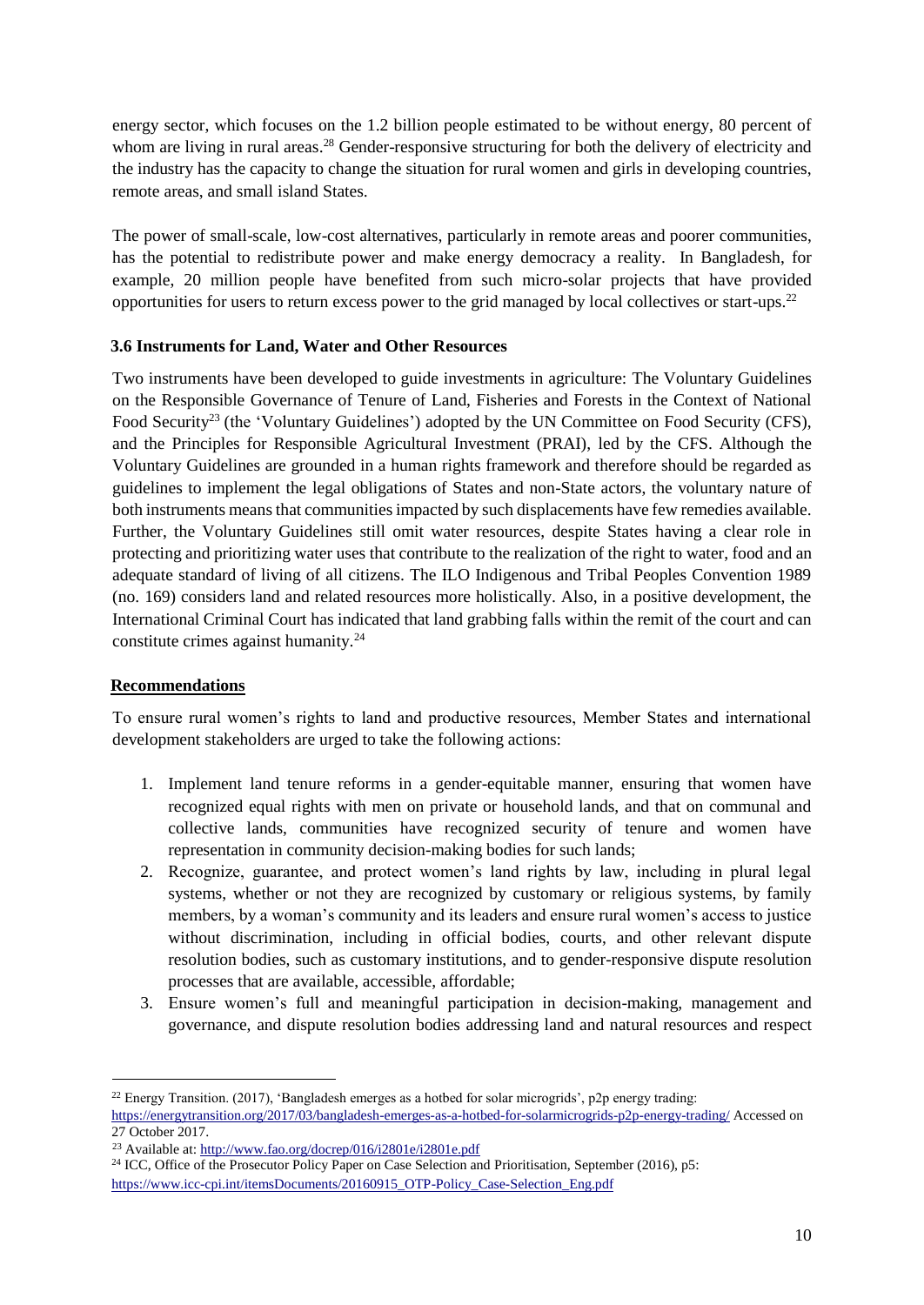rural women's right to exercise free prior and informed consent (FPIC) as per CEDAW General Recommendation 34;

- 4. Regulate international financial markets and foreign trade agreements to protect against land and water grabbing by foreign corporations and individuals and prevent land and food speculation;
- 5. Ensure adequate investment in the collection of sex-disaggregated data and analysis for the implementation and monitoring of SDG indicators on secure tenure rights (1.4.2., 5.a.1 and 5.a.2), and other land related indicators at the country level with collaboration of CSOs and other stakeholders;
- 6. Recognize customary water tenure and protect water resources to realize women's human rights to health, food and an adequate standard of living;
- 7. Invest in water infrastructure, including the existing community-based water infrastructure investments for multiple uses and their water resource sharing arrangements as common property, developed with the full and meaningful participation of rural women;
- 8. Transition to renewable, clean, safe, predictable sources of energy that rural women can affordably access and participate in the distribution and control of energy;
- 9. Implement the Voluntary Guidelines and PRAI more rigorously, particularly those guidelines pertaining to women's land rights.

# <span id="page-10-0"></span>**4. RURAL WOMEN'S RIGHTS TO FOOD SOVEREIGNTY AND NUTRITIONAL EMPOWERMENT**

#### <span id="page-10-1"></span>**4.1 Food Sovereignty**

 $\overline{a}$ 

The human right to adequate food is crucial for the enjoyment of all rights and protects the need by all human beings to live in dignity, free from hunger, food insecurity and malnutrition.<sup>25</sup> The expert group agreed that it is the responsibility of governments to create amicable, enabling and prosperous environments in which people can meet their dietary and nutritional needs whilst participating in decision-making over their own food production and consumption. <sup>26</sup> This would include people's ability to consume food that is acceptable by their cultures and produced through agroecological methods that sustain the natural environment. Many indigenous and rural women hold traditional and local knowledge of, inter alia, a diverse range of seed varieties and livestock breeds, natural enemies of pests, fodder and grazing land, forest produce, and wildlife, as well as knowledge about past climate variability which is indispensable for maintaining resilience to temperature increases and more extreme climatic events. However, this agroecological mode of production and food sovereignty often lacks State support.

Women small-scale farmers are increasingly undermined by agribusiness monopolies, both because of economies of scale and the benefits of large capital, and also because of pre-existing discrimination that means women are less likely to be able to access inputs, credit, technology and information, nor able to fulfil the regulatory requirements that come with cross-border, digitalized trade. A range of initiatives have been shown to strengthen food sovereignty; this includes rural women creating their own value chains. For example, the Self-Employed Women's Association (SEWA) in India established the RUDI business model to provide small and marginal farmers direct market linkages across 3,000 villages. The

<sup>&</sup>lt;sup>25</sup> Pinto, J. N., (2011) 'Right to adequate food and Food and Nutrition Security in the CPLP Countries', Assessment Report. June 2011.

<sup>&</sup>lt;sup>26</sup> Valente, F. (2014) 'Gender, Nutrition, and the Human Right to Adequate Food: towards an inclusive framework' Discussion Notes for deliberation at: Food Sovereignty: A Critical Dialogue International Colloquium. WFP.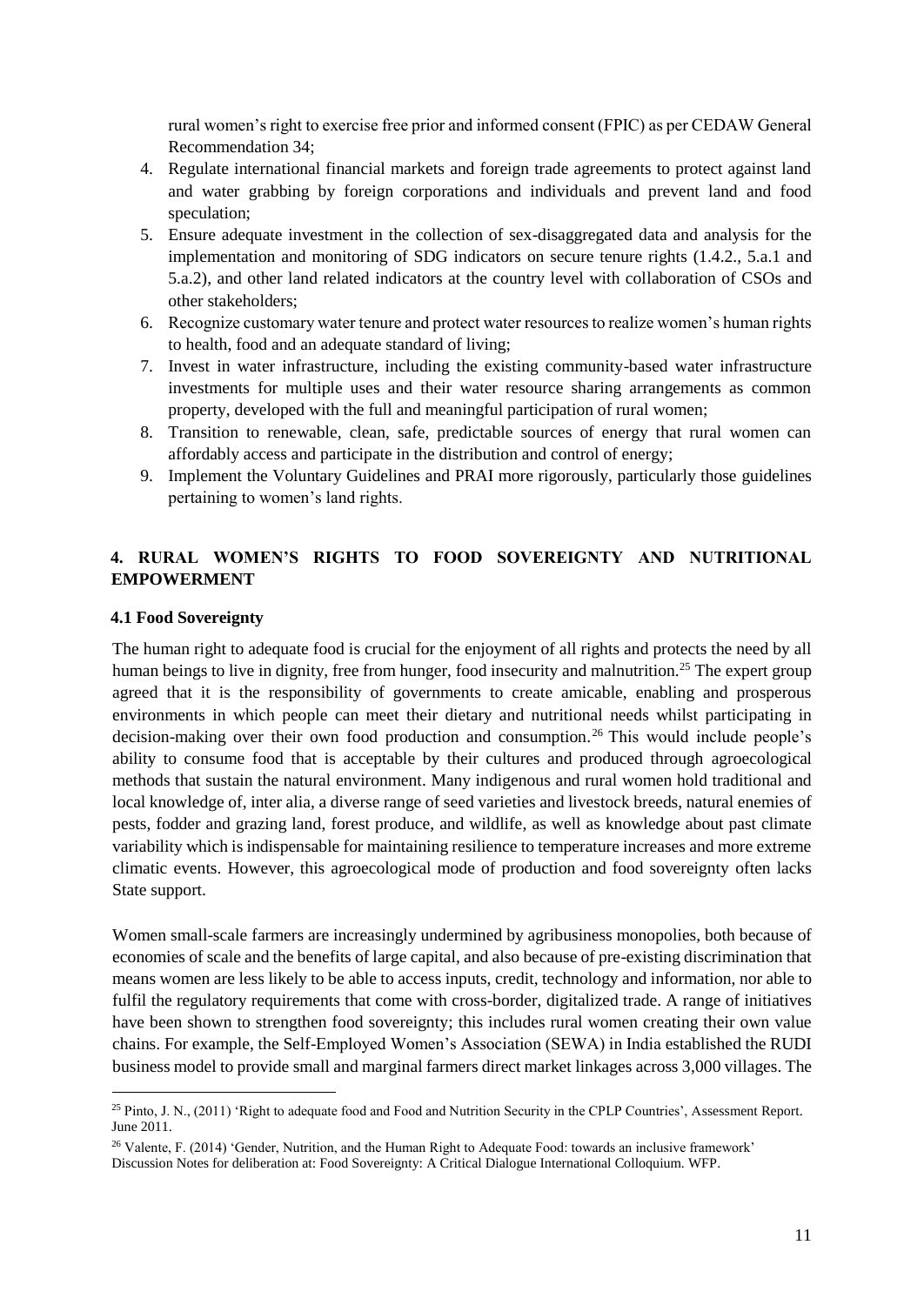programme enhances food security including through the provision of a nutritious food kit to 1,000,000 households. The RUDI supply chain includes procurement, processing, quality control and distribution which are taken care of by farmers, producers and distributors.<sup>27</sup>

Governments use a range of policy techniques to advance rural women's access to land tenure and markets, and support their local production. Article 4 of CEDAW mandates governments to use affirmative action or 'temporary special measures' to eliminate discrimination against rural women. When the government is the largest buyer in most markets, pro-women procurement can benefit rural women's livelihoods and help to retain and develop their local industries.

# <span id="page-11-0"></span>**4.2 Tariffs and Subsidies**

The removal of tariffs on imports means that subsidised food can flood a local market, often with lower quality food, driving down prices and displacing local women's produce, which consequently threatens the food sovereignty and sustainable agroecology model. Correspondingly, the majority of the world's food is produced through the use of subsidies; from direct financial and input subsidies received by farmers in the US and EU, to the subsidies multi-nationals receive in the form of tax havens or transfer pricing, monopoly protections, the building of roads, ports, to drought and flood relief that is more commonly provided in rich countries. Subsidies can be used to the public benefit and directed in ways that reduce inequalities. Yet currently subsidies often serve to depress the price of grain and pulses<sup>28</sup> making it difficult for local producers to compete without significant support. Perversely, local, sustainably produced food receives the least in subsidies and developing countries are increasingly pressured to end the use of public stockholding food programmes that may guarantee local producers a fair price and provide food to rural communities at risk of hunger and malnutrition. To promote rural women's human rights Member States must endorse the full use of the "special and differentiated" provisions of the WTO Agreement in Agriculture, allowing any measures designed to support gender equality and women's human rights in local, small and subsistence production of food and agriculture to be exempted and permissible within the "green box" of the WTO.<sup>29</sup>

#### <span id="page-11-1"></span>**4.3 Intellectual Property Protections**

States and UN treaty bodies<sup>30</sup> have recognized the detrimental impact that the Trade-Related Aspects of Intellectual Property Rights (TRIPS) can have on rural women's human rights. Rural women routinely save and share seeds as a way of ensuring sustainability, resilience, and biodiversity, and reducing input costs. Several trade agreements include intellectual property protections that go beyond the requirements of the WTO's agreement on TRIPS. Recent agreements, like the Trans Pacific Partnership Agreement (TPP), require that States parties sign UPOV  $91<sup>31</sup>$ , a convention for the protection of new plant varieties. The convention provides "plant breeder rights" resulting in monopoly rights over "the sale, reproduction, import, and export of new varieties of plants" effectively preventing farmers from selling or exchanging seeds or selling produce harvested from saved seeds. UPOV 91 allows agri-food companies to utilise both the plant breeder rights restrictions and patent protections.

l

<sup>&</sup>lt;sup>27</sup> See more about the programme a[t http://www.sewarudi.com/about%20us.htm](http://www.sewarudi.com/about%20us.htm)

<sup>&</sup>lt;sup>28</sup> FAO: http://www.fao.org/docrep/005/y4671e/y4671e09.htm

<sup>&</sup>lt;sup>29</sup> Anh-Nga Tran-Nguyen (2004), 'Trade and Gender: Opportunities and Challenges for Developing Countries', UNCTAD.

<sup>&</sup>lt;sup>30</sup> United Nations Economic and Social Council. *Statement by the Committee on Economic, Social and Cultural Rights: human rights and intellectual property.* Geneva: United Nations; 2001 (Document E/C.12/2001/15).

<sup>&</sup>lt;sup>31</sup> The International Union for the Protection of New Varieties of Plants. See[: http://www.upov.int/portal/index.html.en](http://www.upov.int/portal/index.html.en)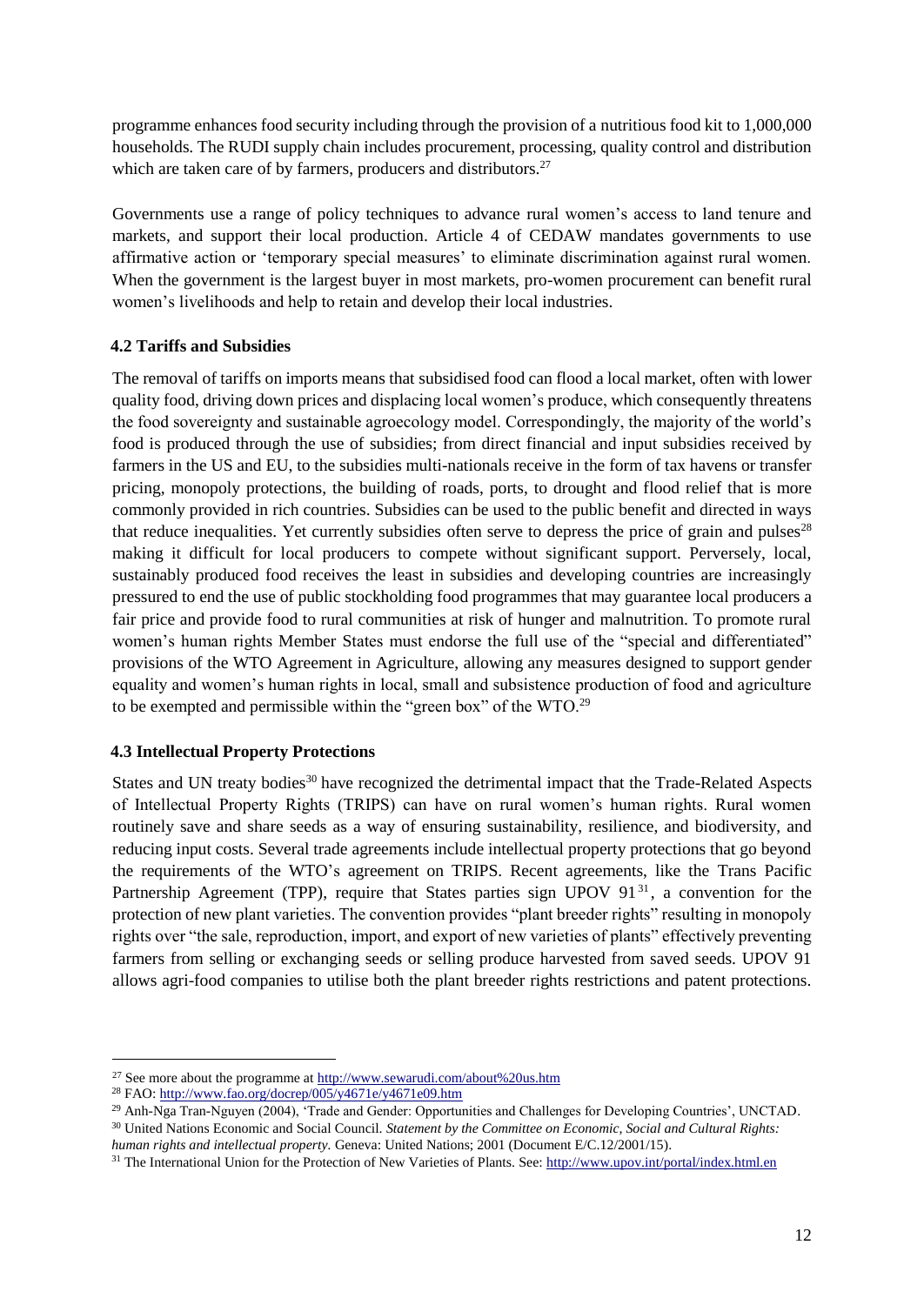For rural women in the Global South, "80 percent of the total seed supply is produced on farm".<sup>32</sup> While an exemption exists for small landholders who grow subsistence crops, the exemption applies only to those who can prove land holdings; the majority of women farmers do not have these secure holdings. Further, the convention urges States who utilise this provision to use it only "within reasonable limits" to ensure that it does not limit the "legitimate interests of the breeder" and it does not permit seed exchange (Article 15). As women farmers are particularly reliant on seed saving and exchange<sup>33</sup> and are less likely to enjoy secure land holdings, the convention could be seen to be discriminatory.

Furthermore, intellectual property rights have been awarded to large-scale multi-nationals for traditional plants and medicines that have been used by rural and indigenous women for generations, but which have been 'discovered' by foreign corporations (or where foreign corporations have purchased the rights from researchers). For example, women in Northern Thailand have used and sold a traditional root, *pueraria mirifica*, for various hormone related problems including menstruation, menopause, fertility and lowering the risk of breast cancer.<sup>34</sup> However, the United States awarded a patent<sup>35</sup> for the plant, which extends to simply drying or pulverizing the plant, which consequently may have a detrimental effect on the livelihoods of those women who have been traditionally using this root. A UNDP study purported that such cases where women's contribution to seed and plant preservation, use and traditional knowledge development have been overlooked in the context of establishing intellectual property rights, may constitute a breach of CEDAW provisions.<sup>36</sup>

# <span id="page-12-0"></span>**4.4 Pesticides**

 $\overline{a}$ 

Seed monopolies are closely linked to pesticide monopolies. In the chemical industry, three powerful corporations: Monsanto and Bayer, Dow and Dupont, and Syngenta and ChemChina, control more than 65 percent of global pesticide sales, as well as almost 61 percent of commercial seed sales.<sup>37</sup> The power of the corporations over both governments and the scientific community is extremely important. The pesticide industry's efforts to influence policymakers and regulators, and their aggressive, unethical marketing tactics have obstructed reforms and paralysed global pesticide restrictions. According to the Special Rapporteur on the right to food, the assertion promoted by the agrochemical industry that pesticides are necessary to achieve food security is not only inaccurate, but dangerously misleading.<sup>38</sup>

In principle, there is adequate food to feed the world; however, inequitable production and distribution systems present major blockages that prevent access for those in need. This violates rights to food, health and nutrition, not only for rural women and men in lower-income countries, but also for consumers across the world. The model promoted by global corporations promotes monocropping and

<sup>32</sup> van Wijk, Jeroen. (2004) 'Terminating Piracy or Legitimate Seed Saving? The Use of Copy-Protection Technology in Seeds' p21., Technology Analysis & Strategic Management 16 (1): pp121–141.

<sup>&</sup>lt;sup>33</sup> Gammage S. *et al* 2002. Trade Impact Review. The Coalition for Women's Economic Development and Global Equality (EDGE), Washington, DC, April.

<sup>&</sup>lt;sup>34</sup> See collated medical research on the herb: https://examine.com/supplements/pueraria-mirifica/

<sup>35</sup> <https://www.google.com/patents/US6673377>

<sup>36</sup> UNDP (2010). Intellectual Property, Agrobiodiversity and Gender Considerations Issues and Case Studies from the Andean and South Asian Regions: [http://content-](http://content-ext.undp.org/aplaws_publications/2857545/Policy%20Paper%20%20Gender%20IP%20studies%20-%20FINAL.pdf)

[ext.undp.org/aplaws\\_publications/2857545/Policy%20Paper%20%20Gender%20IP%20studies%20-%20FINAL.pdf](http://content-ext.undp.org/aplaws_publications/2857545/Policy%20Paper%20%20Gender%20IP%20studies%20-%20FINAL.pdf)  <sup>37</sup> Seeking Alpha. (2016). 'Dow and DuPont, Bayer and Monsanto or Syngenta - which will succeed?':

<https://seekingalpha.com/article/4024476-dow-dupont-bayer-monsanto-syngenta-willsucceed> Accessed on 30 October 2017. <sup>38</sup> Carrington, D. (2017), 'UN experts denounce 'myth' pesticides are necessary to feed the world' The Guardian:

[https://www.theguardian.com/environment/2017/mar/07/un-expertsdenounce-myth-pesticides-are-necessary-to-feed-the](https://www.theguardian.com/environment/2017/mar/07/un-expertsdenounce-myth-pesticides-are-necessary-to-feed-the-world)[world](https://www.theguardian.com/environment/2017/mar/07/un-expertsdenounce-myth-pesticides-are-necessary-to-feed-the-world) Accessed 27 October 2017.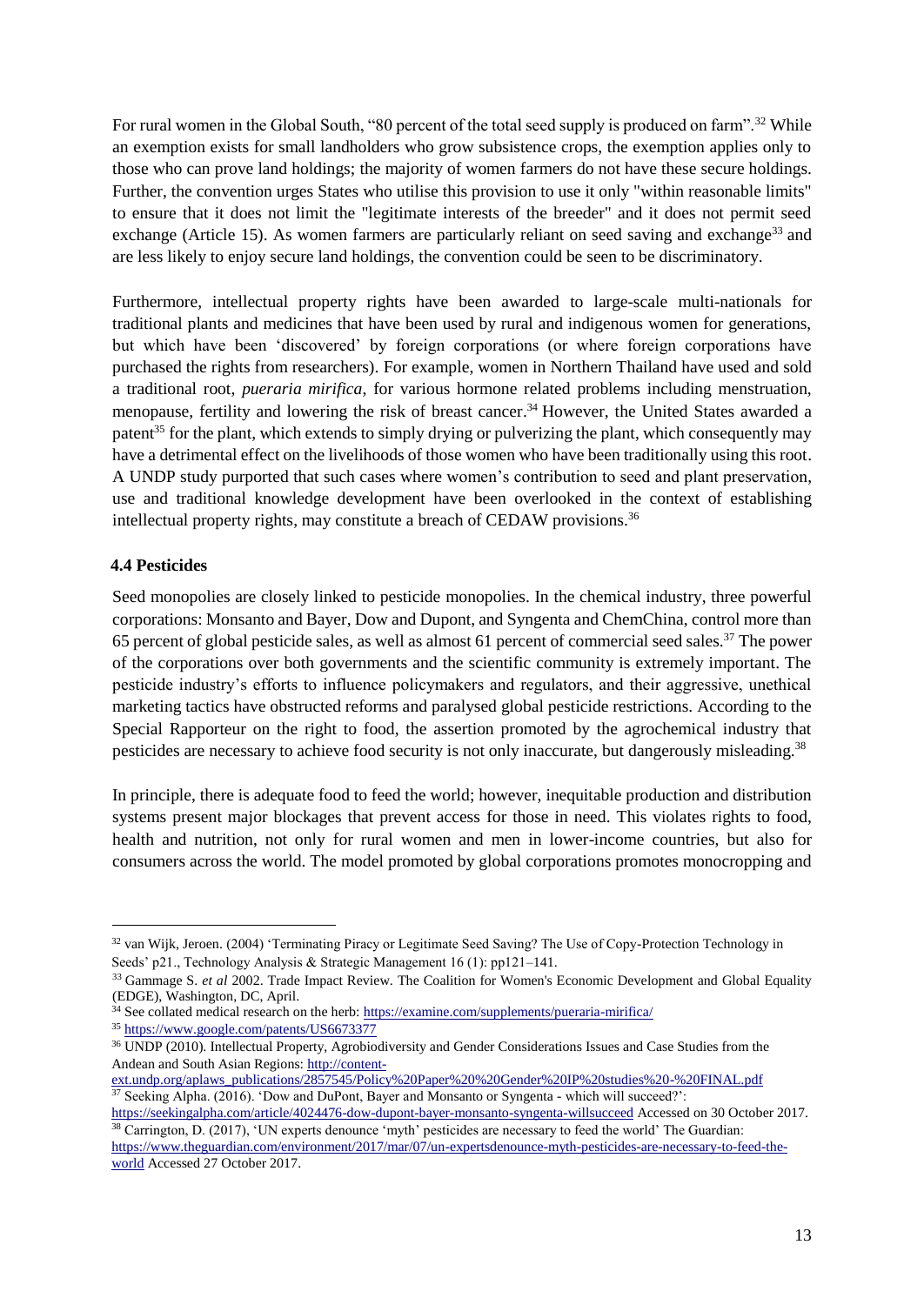inflicts damage through excessive pesticide use, but also rapidly decreases biodiversity and reduces the prevalence of climate and extreme event resilient varieties, and fails to ensure food sovereignty.<sup>39</sup>

## <span id="page-13-0"></span>**4.5 Women's Nutritional Empowerment**

Hunger, malnutrition and related conditions continue to be major concerns for women globally, $40$ notably within sub-Saharan Africa and southern Asia. <sup>41</sup> In addition to the high prevalence of undernutrition among women and girls, there is a growing prevalence of overweight and obesity among women in some parts of the world that in turn correlates to incidence of non-communicable diseases.<sup>42</sup>

Women are more likely to be food insecure than men in every region of the world<sup>43</sup> and are often more likely than men to suffer from nutritional deficiencies, for reasons including, but not limited to women's reproductive biology. Adolescent girls are especially vulnerable to malnutrition particularly during adolescent growth spurts and menstruation which increase the need for iron and other micronutrients. Social settings and resource constraints can undermine the nutritional status of women and girls; they may eat the least and last in a household, deprioritize seeking care in matters of their own health and tend to bear a disproportionate burden of shocks by directing resources to other members of the household. Women heads of households (particularly those who are single or widowed) and elderly destitute women are especially vulnerable to hunger.<sup>44</sup>

Nutritional empowerment is the process by which women acquire the capacity to be well fed and healthy, in a context where this capacity was previously denied to them. Multiple factors enable or hinder this empowerment process for rural women, and recognizing these is important for developing appropriate policy interventions. The challenges and obstacles women face in securing their nutrition stem from a large number of contextual constraints. Defining women's nutritional empowerment is key to ensure that any policy interventions aimed at increasing food production and promoting women's economic participation do not overlook those constraints which may prevent rural women from achieving well-being and good health even when they are engaged in income-generating activities. Factors which contribute to women's empowerment include food, health and institutions and these are outlined below:

- Contributing factors in the domain of food include: women's knowledge of nutrient content of food, nutritional requirements at different stages of the life cycle (e.g. during pregnancy) and cooking practices; terms of access to land and common property resources (as sources of food) and paid work (as potential source of both income and agency); availability of both markets for food and public provision of food; family norms about eating.

<http://www.rrh.org.au/articles/subviewnew.asp?ArticleID=931>

 $\overline{a}$ 

<sup>&</sup>lt;sup>39</sup> UN General Assembly. Human Rights Council 34th session 2017. Report of the Special Rapporteur on the Right to Food. A/HRC/34/48.

<sup>40</sup> Anh-Nga Tran-Nguyen (2004), 'Trade and Gender: Opportunities and Challenges for Developing Countries', UNCTAD <sup>41</sup> Black, R.E. *et al* (2008), 'Maternal and child undernutrition: global and regional exposures and health consequences', The lancet, 371(9608), pp.243-260.

<sup>&</sup>lt;sup>42</sup> James, P. T. *et al* (2001), 'The Worldwide Obesity Epidemic', Obesity Research, 9:

<sup>228</sup>S–233S. doi:10.1038/oby.2001.123.

<sup>43</sup> FAO, IFAD, UNICEF, WFP and WHO. (2017), 'The State of Food Security and Nutrition in the World: Building resilience for peace and food security', Rome, FAO.

<sup>44</sup> See for example: Smith, L *et al*, 'Why Is Child Malnutrition Lower in Urban Than in Rural Areas?' Evidence from 36 Developing Countries, In World Development, Volume 33, Issue 8, 2005, pp1285-1305, ISSN 0305-750X,

[https://doi.org/10.1016/j.worlddev.2005.03.002;](https://doi.org/10.1016/j.worlddev.2005.03.002) and Uthman OA, Aremu O. (2008) 'Malnutrition among women in sub-Saharan Africa: rural-urban disparity. Rural and Remote Health':

Accessed 30 October 2017.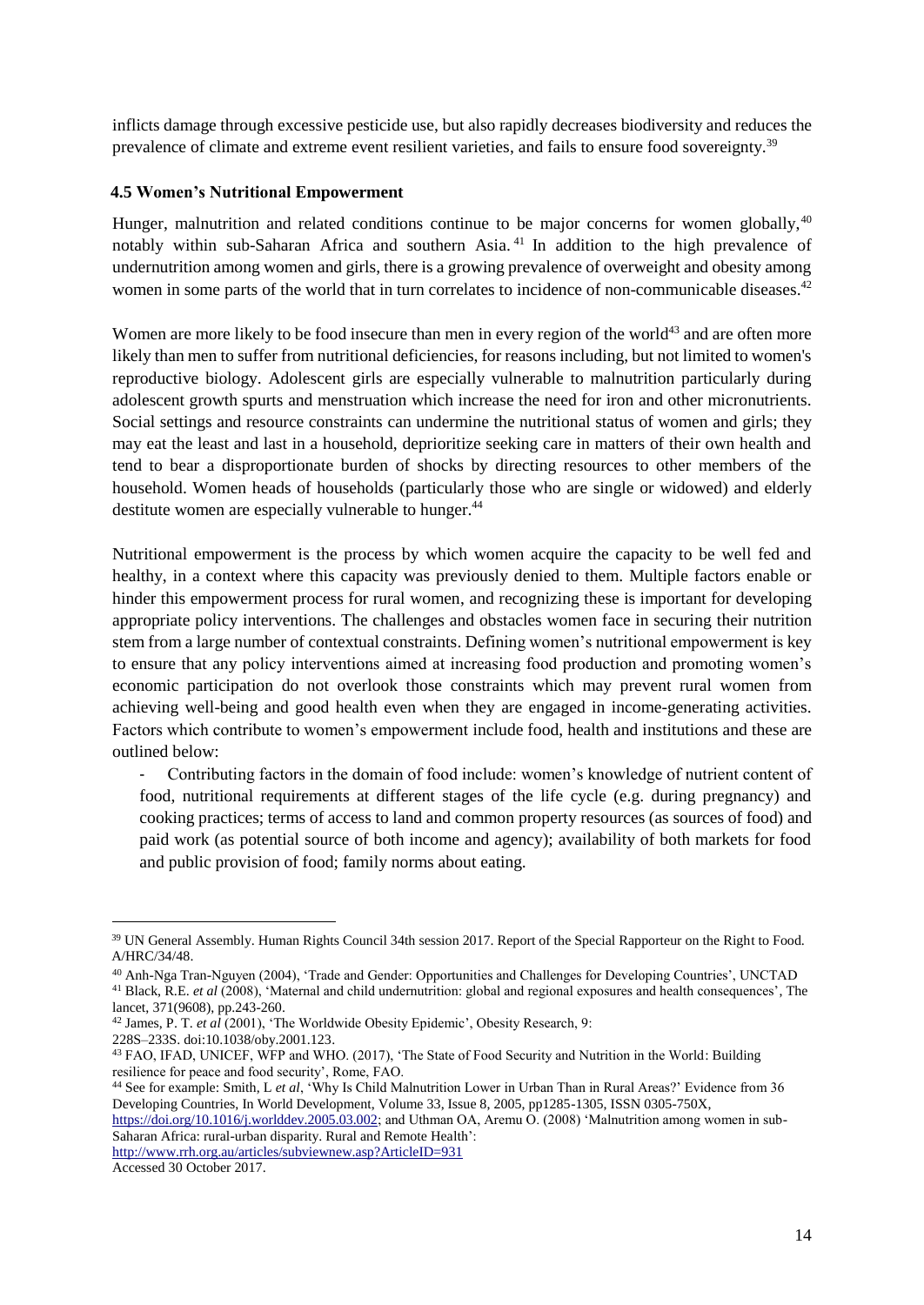- Contributing factors in the domain of health include: the realization of the human right to water for drinking, cooking, personal hygiene and sanitation, as well as awareness of disease transmission and treatment, awareness of public health services, total workloads as well as paid/unpaid work ratios, quality and accessibility of health facilities (to also include facilities for pregnant and lactating women), decision-making power regarding fertility (when relevant), health-seeking and time-use.

- Contributing factors in the domain of institutions include: media access, acceptance of women's participation in public life as well as safety of public spaces, including water and sanitation facilities, extent of hierarchy in household structures, opportunities for collective action, availability and effectiveness of legal support specifically for women.

# <span id="page-14-0"></span>**Recommendations**

To ensure rural women's rights to food sovereignty and nutritional empowerment Member States and international development stakeholders are urged to take the following actions:

- 1. Recognize and commit to the Right to Water, Right to Food and Right to Highest Attainable Standard of Health, UN Decade of Action on Nutrition, and Working Group on Rights of Peasants and to gender just food security and food sovereignty;
- 2. Commit to the elaboration of a Global Treaty to Govern the Use of Pesticides and to the use of key principles, including the "precautionary principle," to addresses the specific risks for rural women's health and human rights;
- 3. Utilize the full range of Trade-Related Aspects of Intellectual Property Rights (TRIPS) flexibilities to enhance food sovereignty, sustainable development and gender equality;
- 4. Provide developing countries with technical assistance to establish the institutions and develop the technical capacity required to make recourse to provisions in the WTO Agreement on Implementation of Article VI of the General Agreement on Tariffs and Trade 1994 and the Agreement on Subsidies and Countervailing Measures that allow countries to impose antidumping duties and countervailing measures where appropriate;
- 5. Strengthen, conserve, and revive local and traditional sustainable food production and consumption practices through, inter alia, recognizing the importance of seed saving and refraining from acceding to conventions and agreements that make seeds subject to the rights of intellectual property rights holders and prevent women farmers from saving and sharing seeds;
- 6. Ensure women's land, water and natural resources rights are recognized and promoted as essential components of food security and food sovereignty policies;
- 7. Ensure rural women's access to subsidies, technical assistance and education to expand opportunities for ecological agriculture and diversification of crops;
- 8. Democratize and decentralize international food safety standards and align global trade agreements including certification systems for safe food;
- 9. Establish and strengthen global regulations around the exchange of food commodities in global financial markets, including futures markets;
- 10. Develop and strengthen green value chains and markets and promote women's engagement in value addition activities with strengthened local distribution networks;
- 11. Support in-kind food-based schemes through local procurement from women's cooperatives and farmers by national and local governments;
- 12. Invest in sustainable public and agricultural infrastructure, including roads, irrigation systems, accessible market infrastructure and agricultural extension services, ensuring women's collective representation in design, decision-making and control of public infrastructure;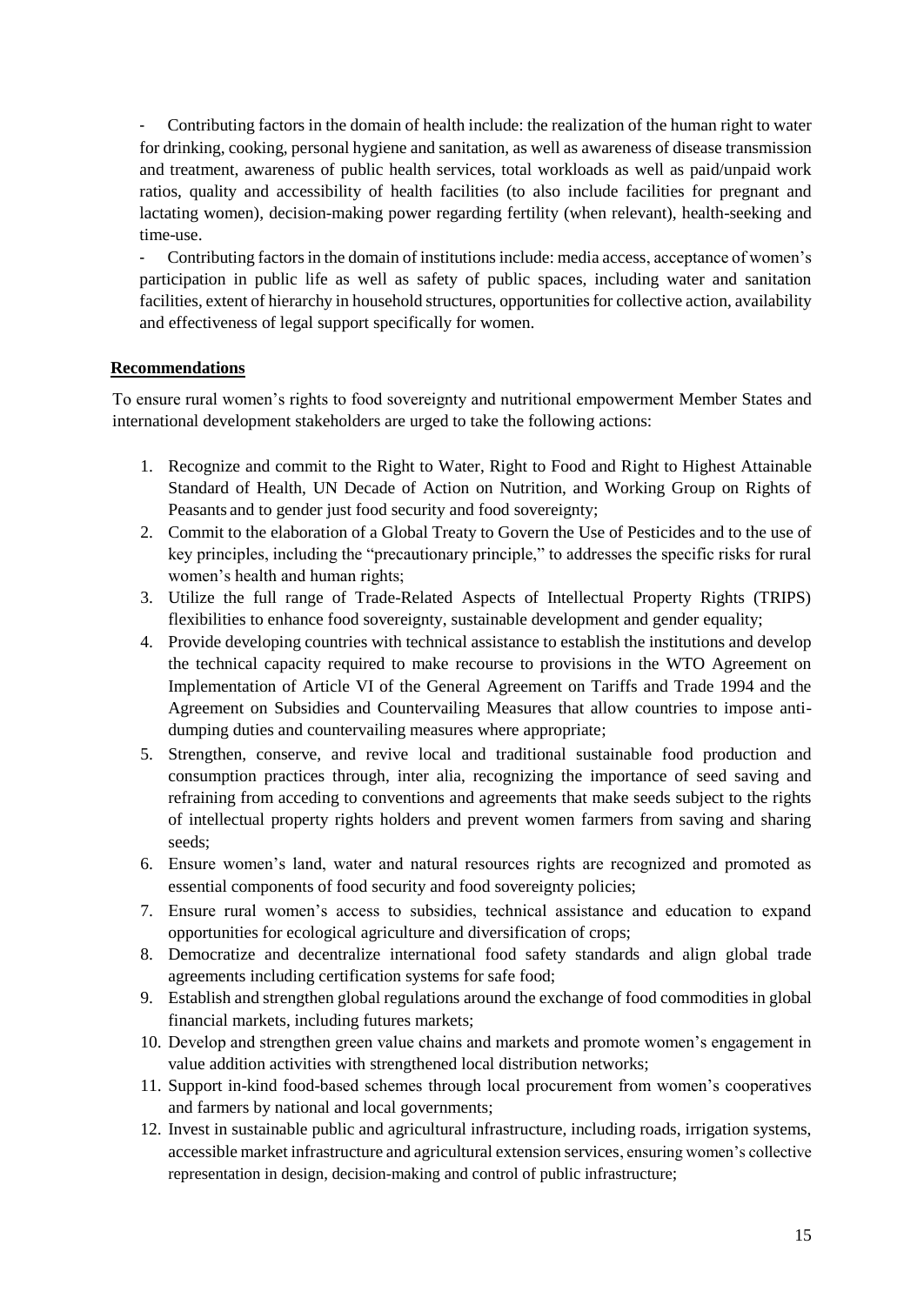- 13. Promote affordable access to labour- and time- saving technologies that reduce the burden of unpaid work on rural women and increase the outputs of sustainable, safe, chemical free, climate resilient agriculture;
- 14. Create databases to measure the economic contribution of food production for subsistence and for local markets, specifying the role of rural women.

# <span id="page-15-0"></span>**5. RURAL WOMEN'S RIGHTS TO AN ADEQUATE STANDARD OF LIVING AND SOCIAL PROTECTION**

## <span id="page-15-1"></span>**5.1 Decent Work**

Rural women's labour rights, whether paid or unpaid, are covered by the core ILO conventions, CEDAW, as well as specific conventions relating to women workers and rural workers.<sup>45,46</sup> Yet in very few countries do rural women workers enjoy the rights afforded through the ILO conventions that comprise the right to decent work, and national labour codes rarely fully cover agricultural, seasonal workers, let alone own account workers.<sup>47</sup> Addressing this decent work deficit is critical in advancing rural women's human rights. Governments must make major changes to the regulation of labour and the provision of safety nets including by ensuring just and favourable conditions of work, including non-discrimination, equal remuneration for work of equal value, living or fair wage floors, right to secure work with regular hours, overtime rates, recreational, sick and carer's leave; to social protection including maternity leave, illness and disability, rights to form unions, organize, strike and assembly, right to safe and healthy workplaces including workplaces free from violence and the right to access to justice to protect all entitlements.

Agriculture is the single largest employment source globally and represents 80 percent of the world's working poor.<sup>48</sup> In excess of 400 million women work in agriculture, and in sub-Saharan Africa and South Asia this means that 60-70 percent of women work in agriculture.<sup>49</sup> The vast majority of this work is informal, seasonal, and difficult, dangerous and de-valued (DDD). A transformative approach to rural women's human rights therefore requires both agrarian reform and guaranteed labour rights.

The global supply chain of food is largely dependent on the low cost of un-unionised, expendable labour of women. Whether women are in engaged in planting, harvesting, processing, storage or packaging, they are found in the lowest paid and least secure employment. The more labour intensive agricultural work is, the higher percentage of women workers.<sup>50</sup> Feminist economists argue that the competition from foreign trade is associated with wage discrimination carried out against women.<sup>51</sup> In addition,

<http://www.fao.org/docrep/005/y4311e/y4311e05.htm#fn34>

 $\overline{a}$ 

<sup>45</sup> Rural Worker's Organisations Convention, 1975 (No. 141) and the Rural Worker's Organisations Recommendation, <sup>46</sup> (No.149), Labour Inspection (Agriculture) Convention, 1969 (No.129, Plantations Convention, 1958 (No. 110),

Workers with Family Responsibilities Convention, 1981 (No. 156), Maternity Protection Convention, 2000 (No. 183), Safety and Health in Agriculture Convention, 2001 (No. 184), Domestic Workers Convention, 2011 (No.189). <sup>47</sup> FAO Legislative Study 76 Rev. 1, Gender and law Women's rights in agriculture**:** 

<sup>48</sup> ILO (2015) 'Portfolio of policy guidance notes on the promotion of decent work in the rural economy', Geneva, [http://www.ilo.org/wcmsp5/groups/public/---ed\\_emp/---emp\\_policy/documents/publication/wcms\\_437166.pdf](http://www.ilo.org/wcmsp5/groups/public/---ed_emp/---emp_policy/documents/publication/wcms_437166.pdf) Accessed 14 September 2017

<sup>49</sup> OHCHR (2017) *op cit.*

<sup>&</sup>lt;sup>50</sup> FAO, 'Women's Contribution to Agriculture': http://www.fao.org/docrep/009/a0493e/a0493e03.htm

<sup>51</sup> Berik, G., Rodgers, Y. v. d. M. and Zveglich, J. E. (2004), 'International Trade and Gender Wage Discrimination: Evidence from East Asia. Review of Development Economics', pp237–254.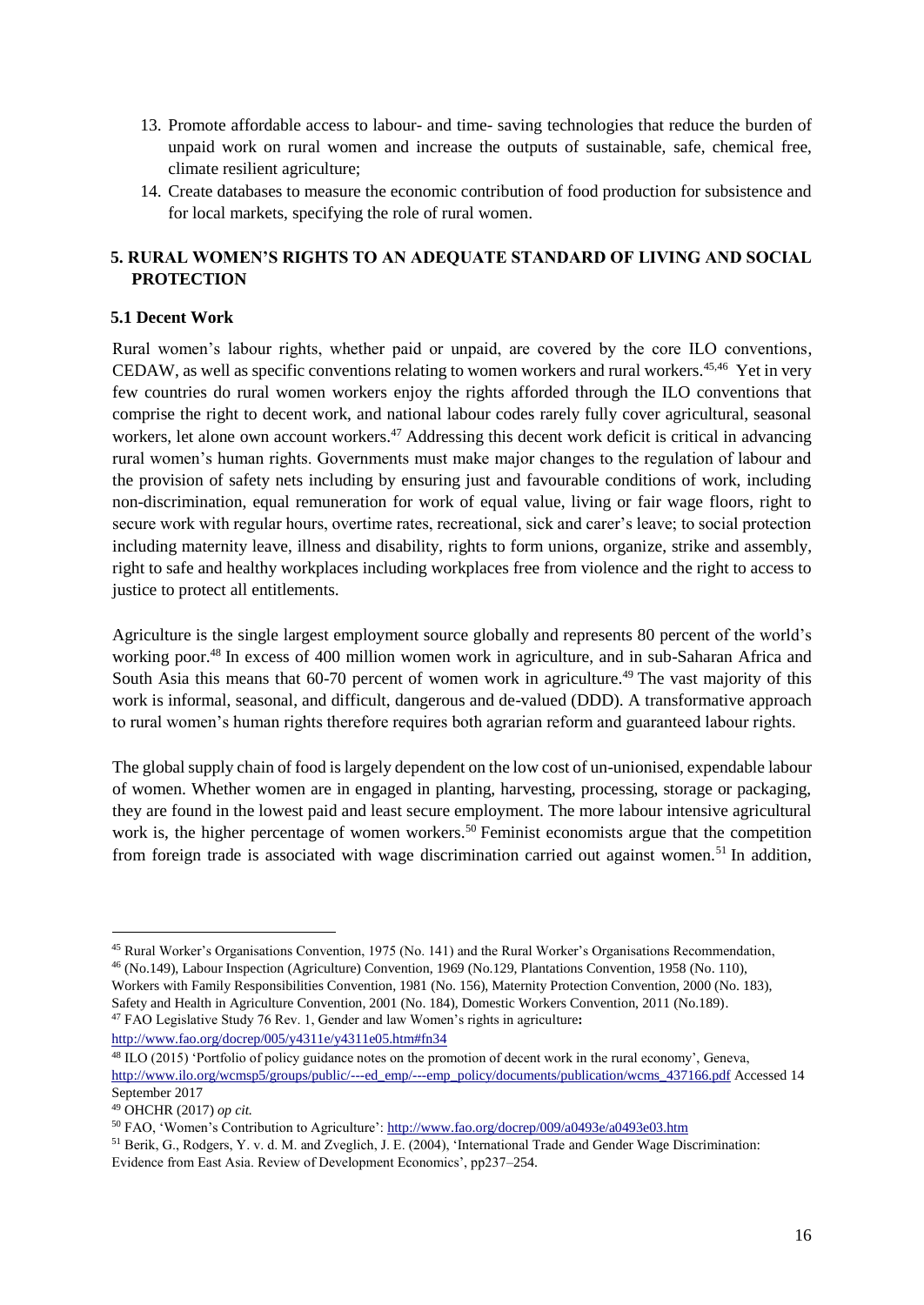driving down wages as a competitive advantage, the introduction of cash crops and the inclusion of large agribusiness exacerbates the marginalisation of women agricultural workers.<sup>52</sup>

Freedom of association is the key enabling right to ensure workers can organize together in trade unions to bargain collectively for sustainable improvements in their living and working conditions. In the Agreed Conclusions of the CSW61, Member States recognized the importance of trade unions in "addressing persistent economic inequalities, including the gender pay gap".<sup>53</sup> Trade unions may be the only experience rural women have in exercising democratic rights in ways that directly benefit them and their participation in a trade union may also have broader impact in fostering a sense of power and solidarity that can extend to everyday life, particularly when unions are run by, and accountable, to women.

In rural areas, women's labour force participation rates are often reduced, and the gender wage gap widens when commercial mono-cropping is introduced. In India, the labour force participation rate of women has declined from 34.1 percent in 1999-2000 to 27.2 percent in 2011-12, with the most significant decline in rural areas.<sup>59</sup>

Labour has become an export product in many countries with large numbers of rural women and men facing reduced opportunities in their communities. While labour migration has always occurred, migration patterns are changing in response to labour demands in countries of destination. Increasingly more people are migrating for temporary or seasonal work, and this includes higher numbers of women who are migrating autonomously for work. The increase in the number of migrant women reflects an increasing demand for domestic and care work which in many countries continue to be seen solely as women's work.

#### <span id="page-16-0"></span>**5.2 Unpaid Work**

 $\overline{a}$ 

All economies, in one way or another, depend on the unpaid work of women to function and this is particularly evident in rural economies where women's unpaid work extends to energy production, water collection, food production including ensuring irrigation, production of household clothing or other products as well as household obligations cooking, cleaning, family care. While women's labour force participation is low in many rural communities, rural women still work longer hours, much of it unpaid and is estimated to be equivalent to at least 13 percent of global GDP.<sup>54</sup>

The commitment to recognize, reduce and redistribute unpaid care and domestic work must be facilitated by States. The failure of public infrastructure in care work and agricultural support, drives the high levels of unpaid work. Recognizing domestic work as work and ensuring domestic workers are paid a living wage is one way to elevate the value put on domestic work.

<sup>52</sup> Sadasivam, B (1997), 'The Impact of Structural Adjustment on Women: A Governance and Human Rights Agenda', 19 Human Rights Quarterly 3.

<sup>53</sup> CSW61 (2017). *Women's Economic Empowerment in the Changing World of Work: 2017* 

*Commission on the Status of Women Agreed Conclusions.* Paragraph 21; Sher Verick (2014), 'Women's labour force participation in India: Why is it so low?', ILO.

<sup>54</sup> Donald, K. and Moussié, R. (2016) 'Redistributing Unpaid Care Work – Why Tax Matters for Women's Rights' IDS Policy Briefing 109.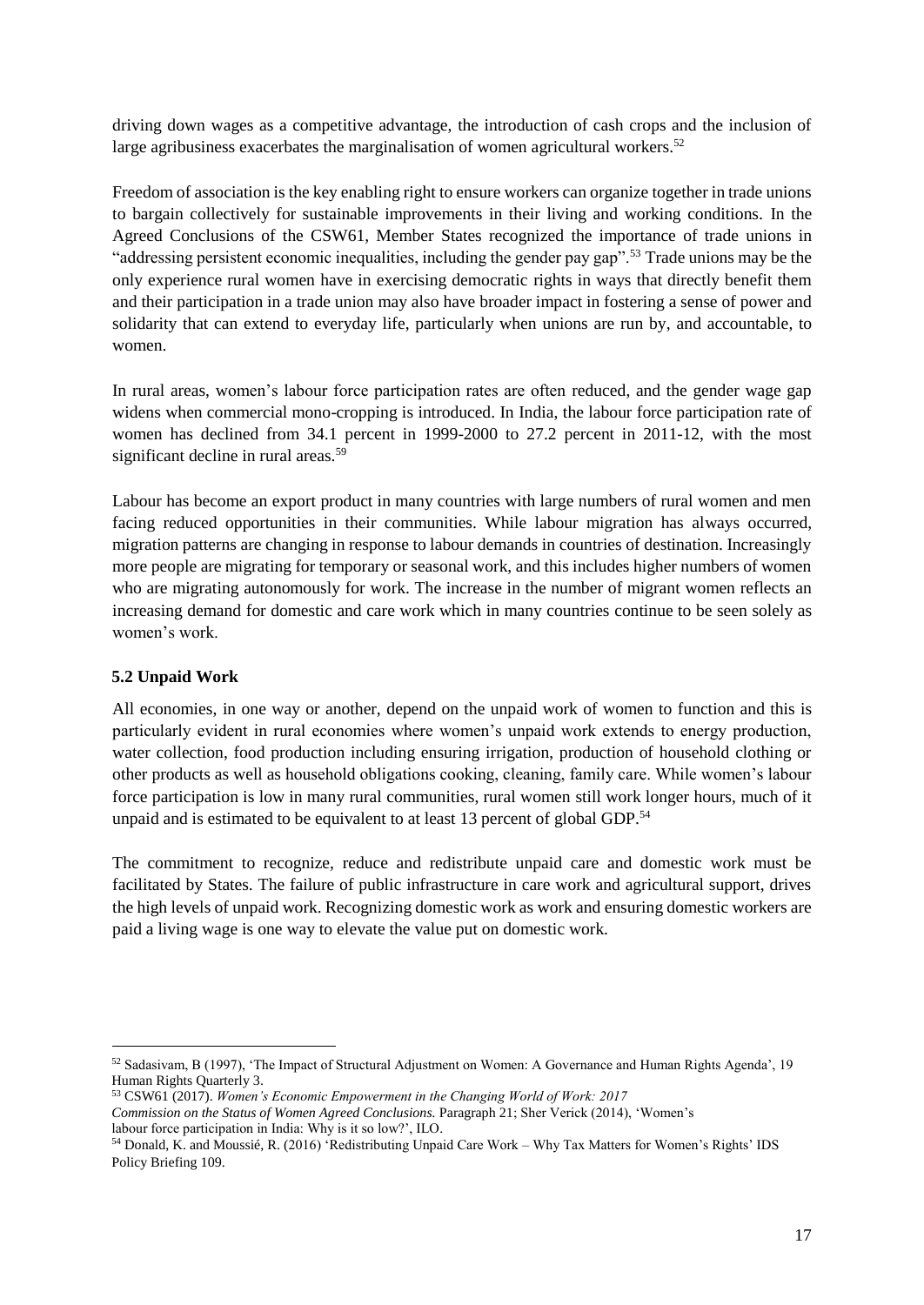#### <span id="page-17-0"></span>**5.3 Health Rights**

Due to infrastructural barriers, high illiteracy rates and overall inequality in distribution of health resources, rural women and girls are unable to access comprehensive sexual and reproductive health rights information and services.<sup>55</sup> While some developing countries have been able to ensure access to contraception for rural women, in general access to contraception is lower among rural areas and the poor. Privatisation of public services affects those with the least resources and who need it the most. This holds true for rural women's health outcomes, which are further threatened by trade agreements and with the increasing costs of healthcare that come with privatisation. Evidence suggests that when healthcare is privatised, or in places where it is more costly, rural and low-income families are less likely to spend money on women's reproductive healthcare.<sup>56</sup> Trade agreements currently being negotiated award protections to pharmaceutical companies and remove flexibilities for developing countries to utilise generic medicines. These provisions will significantly increase the costs of medicines, which will particularly impact on the poorest. One study found that the TPP will drastically reduce the percentage of HIV-positive Vietnamese with access to antiretroviral therapy, from 68 percent to 30 percent.<sup>57</sup> In Malaysia, the price of the breast cancer drug Herceptin could go from USD 2,600 to USD 44,000.

#### <span id="page-17-1"></span>**5.4 Social Protection**

 $\overline{a}$ 

Social protection programmes, including social assistance, social insurance programmes and labour market programmes, are crucial to support rural women. Ample evidence exists that social protection programmes contribute to reducing poverty, improving income security, mitigating hunger and malnutrition and enabling access to better nutrition, health care and education.<sup>58</sup> Reliable and wellimplemented social protection measures reduce the risks faced by households, which in turn enables them to undertake activities with higher returns. Social protection is particularly crucial for women who may be destitute, those who are widows, and the elderly, with evidence demonstrating that social assistance programmes (like pensions and public works) are a lifeline for these women. An estimated 73 percent of the world's population have no access to social protection, most of whom are in rural areas. Less the 2 percent of the world's GDP would be necessary to provide a basic set of benefits to all of the world's poor.<sup>59</sup> Although there exist several social protection programmes where women are explicitly the beneficiaries, overall women tend to have less access to social protection than men because they work primarily in the informal sector.

The need for social protection or safety nets is widely recognized but there is less agreement on appropriate forms they should take.<sup>60</sup> There have been a number of examples of successful cash transfer

<sup>55</sup> Simeoni, C (2017) 'It's just location: Examining the intersections of rural women' Expert Paper.

<sup>56</sup> Schuler S, Bates L, Islam M (2002) 'Paying for reproductive health services in Bangladesh: intersections between cost, quality and culture. Health Policy and Planning' pp273–80.

<sup>57</sup> Moir, Hazel V. *et al* (2014) 'Assessing the Impact of Alternative Patent Systems on the Cost of Health Care: The TPPA and HIV Treatment in Vietnam', Asia-Pacific Innovation Conference, University of Technology Sydney, 27-29 November 2014. Available at SSRN[: https://ssrn.com/abstract=2536254](https://ssrn.com/abstract=2536254)

<sup>58</sup> Alderman, Harold, Gentilini, U, and Yemtsov. R (2016), 'The 1.5 Billion People Question: Food, Vouchers, or Cash Transfers?', Washington, DC: World Bank. doi:10.1596/978-1-4648-1087-9. <sup>59</sup> Ibid.

<sup>60</sup> See for example, Gentilini, U (2016), 'The Revival of the "Cash Versus Food" Debate: New Evidence for an Old quandary?', World Bank Policy Research Working Paper No. 7584. Available at SSRN:

[https://papers.ssrn.com/sol3/papers.cfm?abstract\\_id=2740118;](https://papers.ssrn.com/sol3/papers.cfm?abstract_id=2740118;) See also Gentilini, U, Omamo, S, 'Social protection 2.0: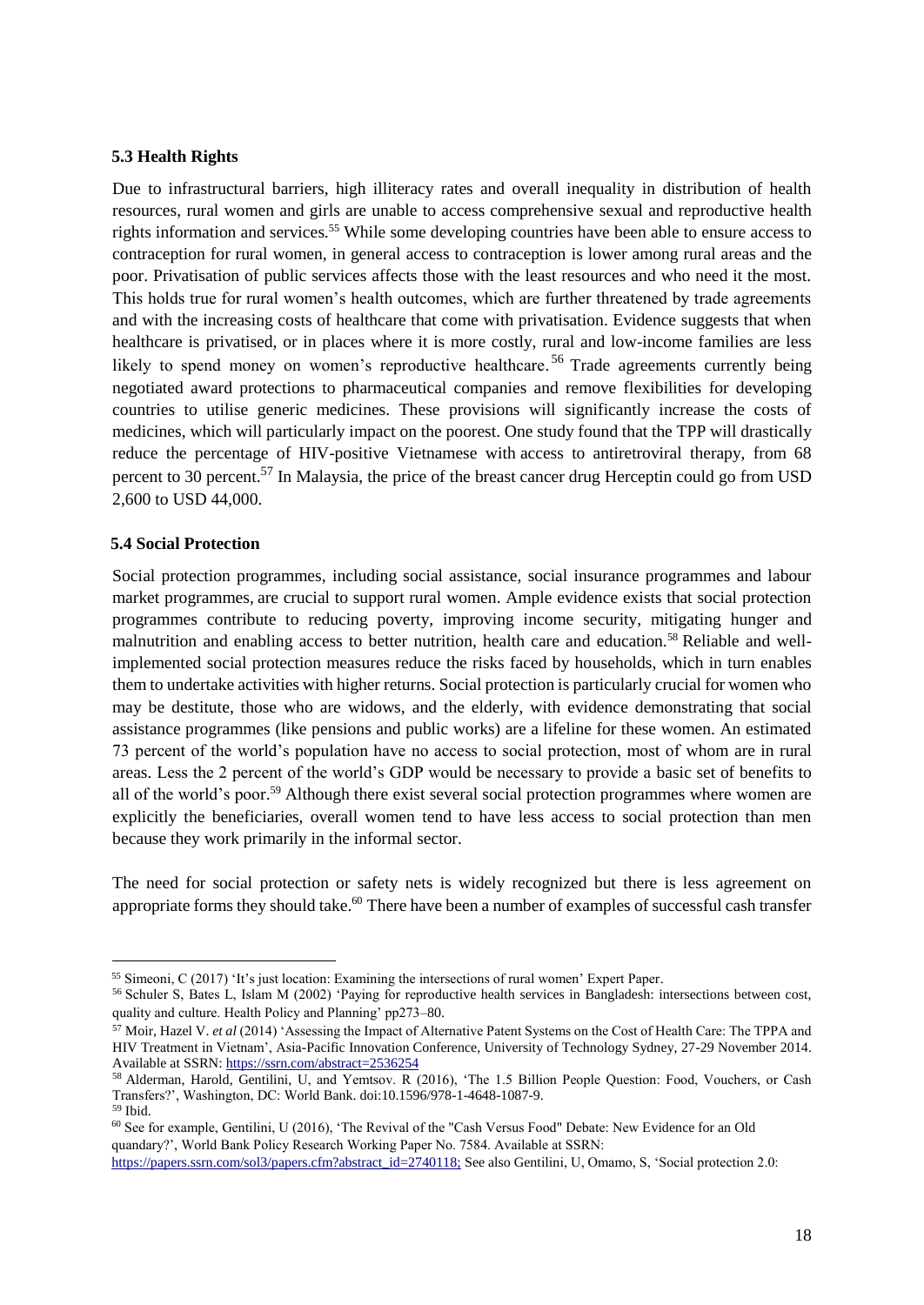programmes, with or without conditions.<sup>61</sup> There have also been a number of successful examples of in-kind transfers (of food grain, for example) or public works programmes contributing to strengthening natural resource base and enhancing livelihoods. Currently, there are debates on the forms that social protection measures should take. Social protection measures to enhance human capital investment should not detract States from investing in public facilities as the success of these programmes is more often than not predicated crucially on the existence of supporting infrastructure (i.e. hospitals and transportation) to enable the conditions as well as reliable payments infrastructure. <sup>62</sup> More recent studies document the importance of combining cash transfers with employment training and nutrition information/knowledge. These complementary investments are essential to enhance the efficacy of social protection measures.

In general, many social protection measures are very inclusive of women – these include women's participation in public works programmes or where cash transfers are to women within a household. The expert group's view is that cash transfers, including basic income, are useful instruments but rather than replacing in-kind transfers they must instead supplement them. There has been a recent trend to roll back social protection programmes citing fiscal concerns and this trend needs to be reversed.

# <span id="page-18-0"></span>**Recommendations**

l

To ensure rural women's right to an adequate standard of living and social protection, Member States and international development stakeholders are urged to take the following actions:

- 1. Recognize, redistribute and resource paid and unpaid labour of rural women, including by recognizing domestic work as work, ratifying and implementing ILO Convention 189 and ensuring that domestic workers are paid a living wage;
- 2. Ensure just and favourable conditions of work, including non-discrimination, equal remuneration for work of equal value, living or fair wage floors, right to secure work with regular hours, overtime rates, recreational, sick, parental and carer's paid leave for all workers, including agricultural workers;
- 3. Review and revise national legislation that ensures labour protections are extended to all workers including rural women workers in the agricultural sector;
- 4. Guarantee a universal living wage as a wage floor for all, particularly rural women;
- 5. Guarantee the right to freedom of association as the key enabling right to ensure workers can organize together in trade unions to bargain collectively for sustainable improvements in their living and working conditions;
- 6. Implement capacity building programmes for rural women ensuring that they are aware of their rights, and key protection mechanisms including access to health and sexual rights;
- 7. Invest in social infrastructure, including child care, health and education facilities and services in rural areas;
- 8. Ensure rural women's universal access to social protection programmes, including social assistance, social insurance and labour market programmes that guarantee paid maternity leave, illness and disability, right to safe and healthy workplaces including workplaces free from

Exploring issues, evidence and debates in a globalizing world', Food Policy, Volume 36, Issue 3, 2011, pp329-340, ISSN 0306-91[92:](https://doi.org/10.1016/j.foodpol.2011.03.007) <https://doi.org/10.1016/j.foodpol.2011.03.007>

<sup>61</sup> Alderman, H., Gentilini, U. and Yemtsov, R., (2016) 'The 1.5 Billion People Question'; Adato, M and J Hoddinott (2010), 'Conditional Cash Transfers in Latin America', Johns Hopkins University Press.

 $62$  Reviewed in Narayanan, S., (2011), 'A case for reframing the cash transfer debate in India', Economic and Political Weekly, pp.41-48.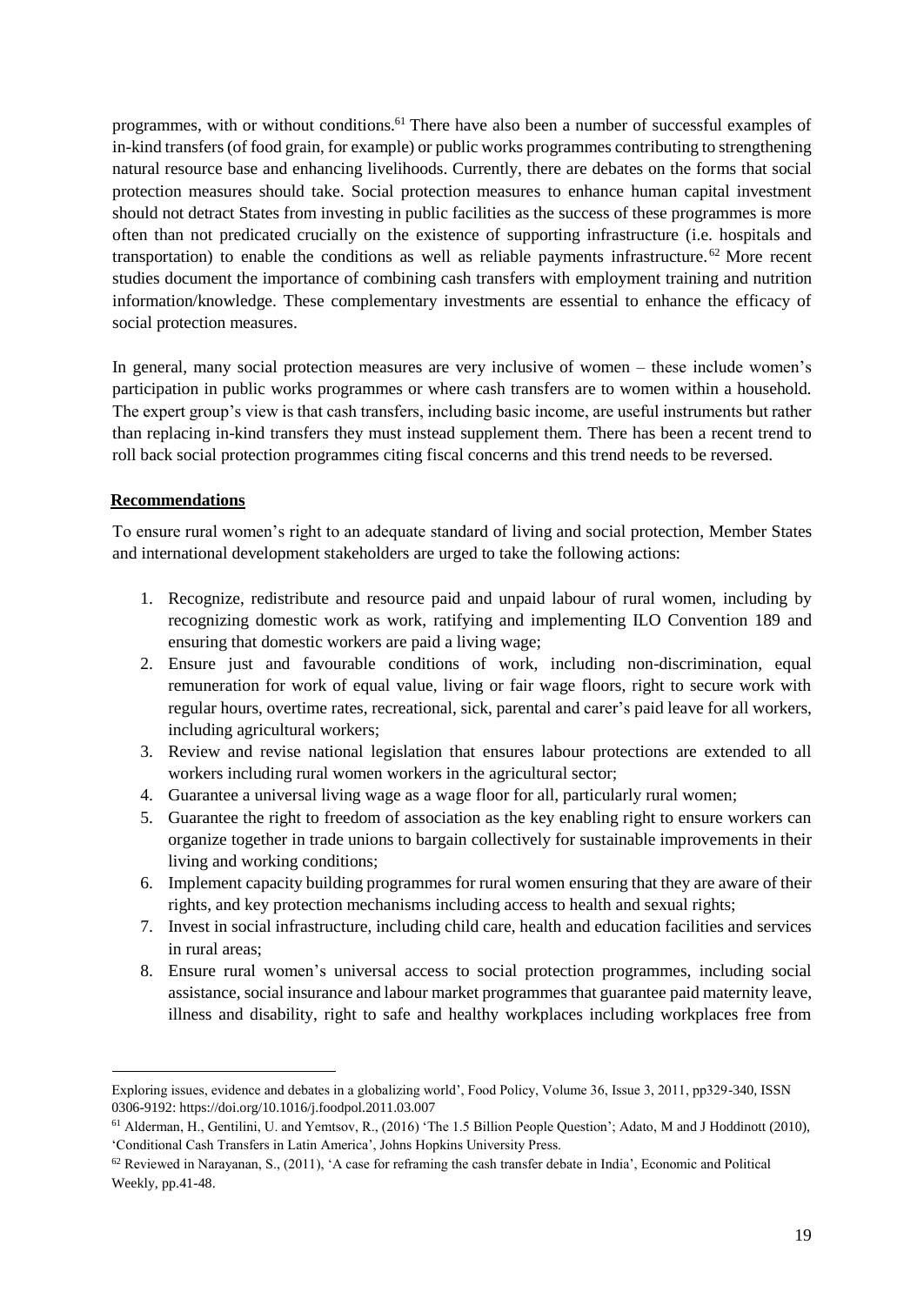violence through a life-cycle approach that ensures support at each stage of a woman's life, as a child, adolescent, maternity, senescence, elderly;

9. Ensure rural women have access to justice systems, including labour rights remedies, inspection and enforcement mechanisms through publicly funded legal aid services designed specifically for women and accessible locally.

# <span id="page-19-0"></span>**6. ENABLING A JUST AND EQUITABLE TRANSITION TOWARDS A SUSTAINABLE FUTURE FOR RURAL WOMEN**

It is increasingly recognized that climate change necessitates, not just a shift away from fossil fuel dependency, but a change in the extractive nature of our economy. It will require large shifts in agricultural modes of production, significant public investment and a fundamental reorientation away from the neo-liberal economic consensus to one that focuses on common good and a restorative, thriving natural environment. This necessity provides a significant opportunity to address the underlying, patriarchal injustices that frame globalised capitalism including the gendered division of labour.

Several governments have put considerable effort into planning transitions to more sustainable cities that focus on the "third industrial revolution", integrating technology and shifts away from fossil fuels. To date these plans rarely extend to rural economies and nor are they designed to ensure the transitions are gender equitable or reduce inequalities of wealth and resources.

Rural and indigenous women can play an important role in facilitating a transition towards a more equitable and sustainable economy. They must not, however, be required to shoulder the burden of the world's mitigation and adaptation obligations. The most significant shifts must come in the role of the State and the restoration of the social contract as the foundational legitimacy of the State.

Elements of a just and equitable transition of rural economies include public investments in common goods and common knowledge including investments in public health, education, transport, child and elderly care, agricultural support, housing, emergency and disaster response, commonly held intellectual property in shared, safe technologies. To do this, States need greater domestic resource mobilisation whilst shifting the tax burden away from households and on to corporations and the wealthiest. A Global Tax body which facilitates global tax cooperation in data, agreement to close tax havens and a global corporate tax floor to end tax competition is necessary. A just and equitable transition of rural economies will only be possible if decision-making over these investments involves rural women. Key elements of a just and equitable transition are elaborated below.

# <span id="page-19-1"></span>**6.1 Public-Public Partnerships (PuPs)**

 $\overline{a}$ 

Public-public partnerships (PuPs) are emerging as alternatives to public-private partnerships (PPPs) that deliver far greater human rights outcomes. They are partnerships involving collaboration between public authorities (and may involve multiple public authorities at local and national levels) and organizations of citizens based on the principle of solidarity and with the purpose of public good, rather than profit. Partners build capacities to ensure local control and management, transparency and accountability to users and workers and have much higher satisfaction and human development outcomes.<sup>63</sup> PuPs offer far greater opportunities to facilitate shifts in gender relations and deliver benefits for women if they build in clear governance and accountability processes specifically for women which is often achieved in the case of water and energy.

<sup>63</sup> TNI (2009) 'Public-Public Partnerships in Water'[: https://www.tni.org/files/download/pupinwater.pdf](https://www.tni.org/files/download/pupinwater.pdf)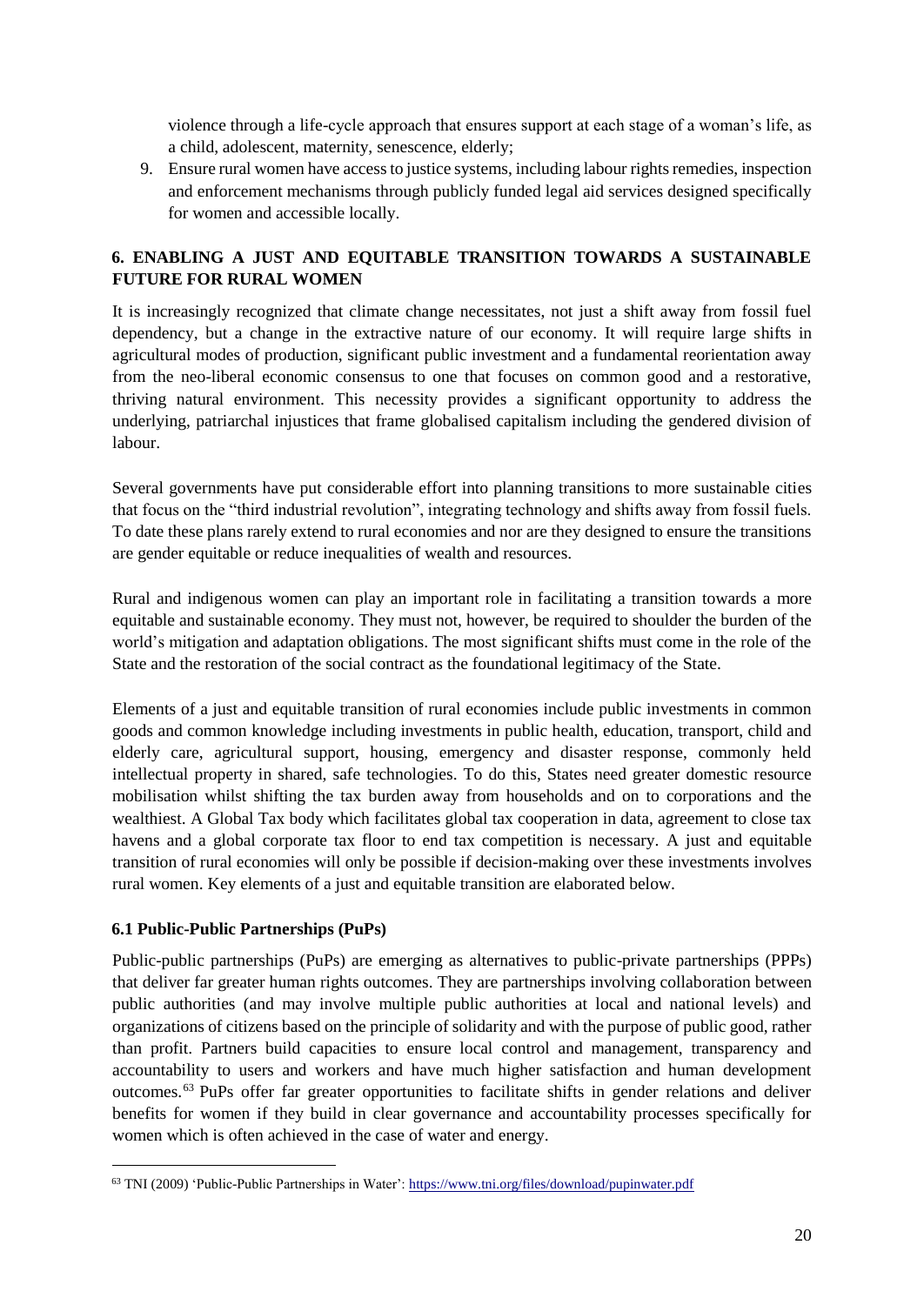### <span id="page-20-0"></span>**6.2 Public Investments in Health and Care**

The risks of climate change also pose significant public health threats, particularly in rural areas where healthcare can be hours or days away. As investments must move away from consumption, governments must ensure employment is directed towards public goods that will provide women with decent work opportunities that advance women's human rights. Investment in public health and care facilities is a clear example of investments that would benefit rural women.

To meet the world's health and care requirements to a standard that satisfies human rights obligations and meets the sustainable development goal targets, it is estimated that another 663 million healthcare workers, 339 million childcare workers and 86 million elderly care workers are required.<sup>64</sup> Given the demonstrated discriminatory outcomes that arise from privatised healthcare, it is clear that these jobs need to be publicly funded.

# <span id="page-20-1"></span>**Recommendations**

l

To enable a just and equitable transition towards a sustainable future for rural women, Member States and international development stakeholders are urged to take the following actions:

- 1. Support global tax cooperation through establishment of a Global Tax body which facilitates global tax cooperation in tax and financial transfers data, works to close tax havens and establishes a global corporate tax floor to end tax competition;
- 2. Take measures to establish inter-regional tax cooperation;
- 3. Build and strengthen existing public-public partnerships (PuPs) based on the principle of solidarity and with the purpose of public good, rather than profit;
- 4. Support the transition to energy, water and resource democracy within the transition to universally available renewable, clean energies.

# <span id="page-20-2"></span>**7. ENABLING WOMEN'S COLLECTIVE POWER AND SELF-DETERMINATION OVER THEIR BODY, THEIR HOUSEHOLD, THEIR RESOURCES AND THEIR COMMUNITY**

# <span id="page-20-3"></span>**7.1 Enabling Women's Collective Power**

The coming together of women in groups and social movements is central to the advancement of rural women's social, economic and political rights. The largest global study on violence against women found that the key to achieving progressive changes to laws and policies on violence against women is the existence of autonomous feminist movements.<sup>65</sup> These findings can similarly relate to other critical measures required to advance rural women's human rights. Organizing for collective power takes on various and diverse forms, ranging from farmers' cooperatives, labour unions, health care associations, education and welfare solidarity groups, political pressure and conservation groups. Farmer cooperatives are one of the largest documented example of rural women organizing that has served farmers and traders with affordable financial credits and markets in the absence of formal institutions.<sup>66</sup> There is less documentation and accounting of the extensive contribution made by organized groups of

<sup>64</sup> Chandrasekhar, C.P and Ghosh, J (2016), 'Care Work as the Work of the Future':

[http://www.networkideas.org/wp-content/uploads/2016/08/Future\\_Care\\_Work.pdf](http://www.networkideas.org/wp-content/uploads/2016/08/Future_Care_Work.pdf) 

<sup>&</sup>lt;sup>65</sup> Htun, M & Weldon, L (2012), 'The civic origins of progressive policy change: combating violence against women in a global perspective, 1975-2005', American Political Science.

<sup>&</sup>lt;sup>66</sup> FAO. (2012) 'Cooperatives: Empowering women farmers, improving food security': [http://www.fao.org/gender/gender](http://www.fao.org/gender/gender-home/gender-insight/gender-insightdet/en/c/164572/)[home/gender-insight/gender-insightdet/en/c/164572/](http://www.fao.org/gender/gender-home/gender-insight/gender-insightdet/en/c/164572/) Accessed 30 October 2017.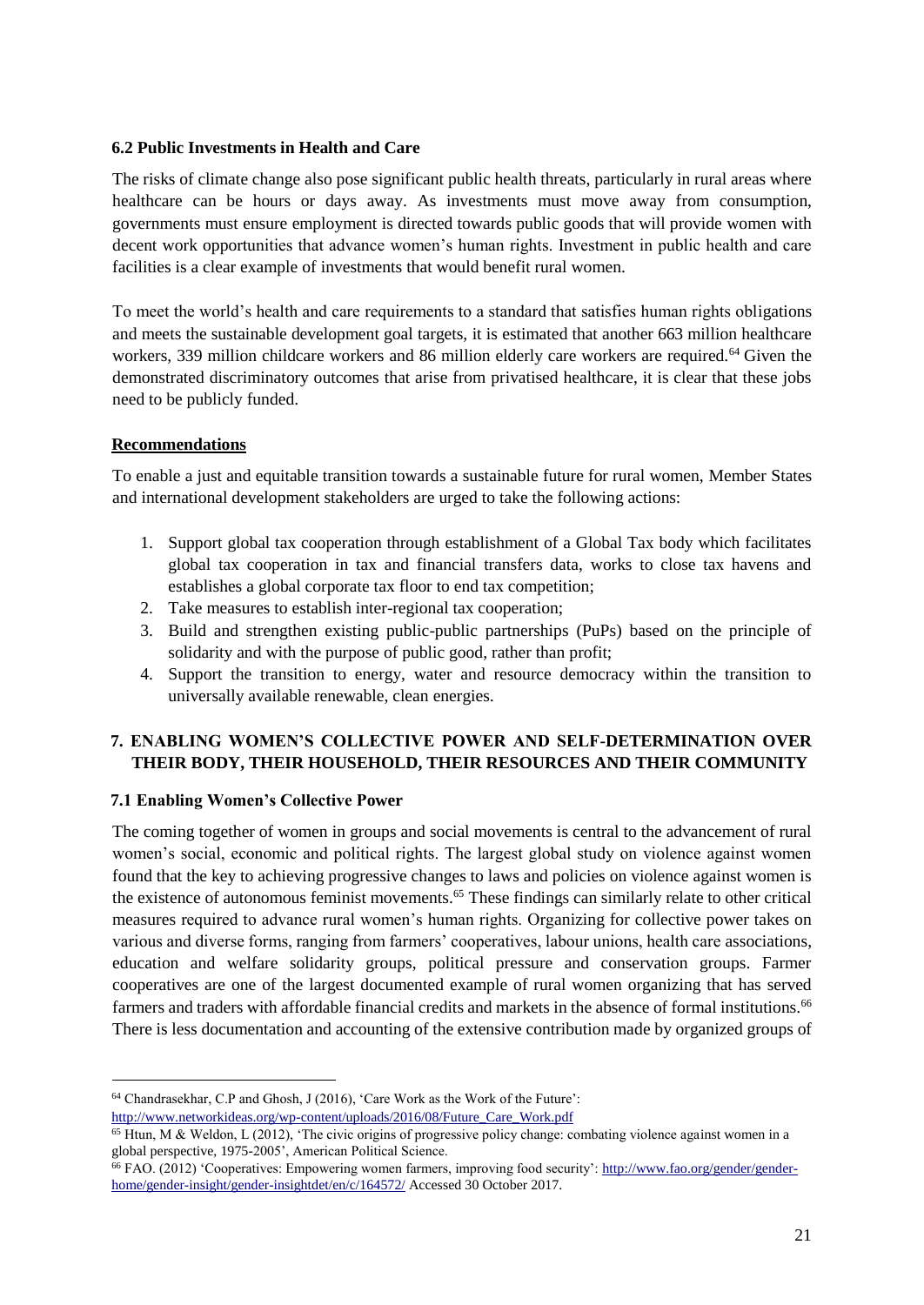rural women in communities to accessing basic services and infrastructures like water, food, health, sanitation and roads, perpetuated by the poor state of development in rural areas.

The collective organizing by rural women is increasingly going beyond subsidising the delivery of goods and services, and now includes involvement in policy formulation, implementation and planning of development processes. The 2030 Agenda for Sustainable Developing provides an opportune moment to place rural women not only at the heart of national development agendas, but also into macroeconomic discussions and other political fora which influence local development policies. However, to do so calls for fundamental shifts in power and resourcing of rural women organizing at local, national and global levels.

Women Human Rights Defenders in rural areas are increasingly under attack, with 2016 the deadliest year for land rights defenders<sup>67</sup> and at least 2,000 conflicts over land, water, pollution, mining and evictions recorded globally. Women engaged in the defence of land rights and in opposition of mining, agribusiness, illegal logging and dam building or women organizing activists are most at risk according to the UN Special Rapporteur on Human Rights Defenders.<sup>68</sup> Consequently, rural women are particularly at risk and are less likely to have the protection of larger organizations, media or anonymity in rural areas. While both women and men are facing increased threats, women often face gendered forms of threats, with sexual violence and threats to family used to silence women. Consequently, they require specific forms of protection and support.

### <span id="page-21-0"></span>**7.2. Democratic Decision-Making and Self-Determination**

Rural women have the right to self-determination that allows them to decide their own acts without external compulsion. They need to enjoy the right to safety of their bodies without subjecting them to family ties or cultural influences. Governments, their development partners and the traditional leadership at all levels, need to protect the self-respect for rural women by fighting cultural, political or religious situations and beliefs that expose women's bodies to violations and exploitation. Rural women and girls may be forced into marriages and are thus unable to continue their education or make autonomous employment decisions; early, child and forced marriages often lead to a family environment where women are unable to make decisions around the number and spacing of children and are denied access to contraception, family planning or safe abortions. Rural women's reproductive rights therefore need to be protected and respected in order to give them the ability to exercise control over the entirety of their lives.<sup>69</sup>

While the macro-economic issues set the broad context for rural livelihoods, the daily rhythm of rural women's and girls' lives are governed by deeply rooted gender norms and behaviours, power relations and social institutions at the household and community level. Challenges to the realization of the rights of women and girls living in the rural settings cannot be generalized, either across regions or within countries; however, the biggest barrier facing many women is the societal belief of what they should be, and how they should behave.<sup>70</sup>

 $70$  FAO (2017) 'Rural women: striving for gender transformative impacts', online discussion: [http://www.fao.org/fsnforum/activities/discussions/gender\\_CSW](http://www.fao.org/fsnforum/activities/discussions/gender_CSW)

 $\overline{a}$ 

 $67$  Global Witness, Defenders of the Earth, 2017. https://www.globalwitness.org/en/campaigns/environmentalactivists/defenders-earth/

<sup>68</sup> FAO (2017) 'Rural women: striving for gender-transformative impacts', Summary of online discussion, No. 142. <http://www.fao.org/3/a-i8222e.pdf>

<sup>69</sup> Centre for Reproductive Rights, (2014) 'Substantive Equality and Reproductive Rights. A Briefing Paper on Aligning Development Goals with Human Rights Obligations'.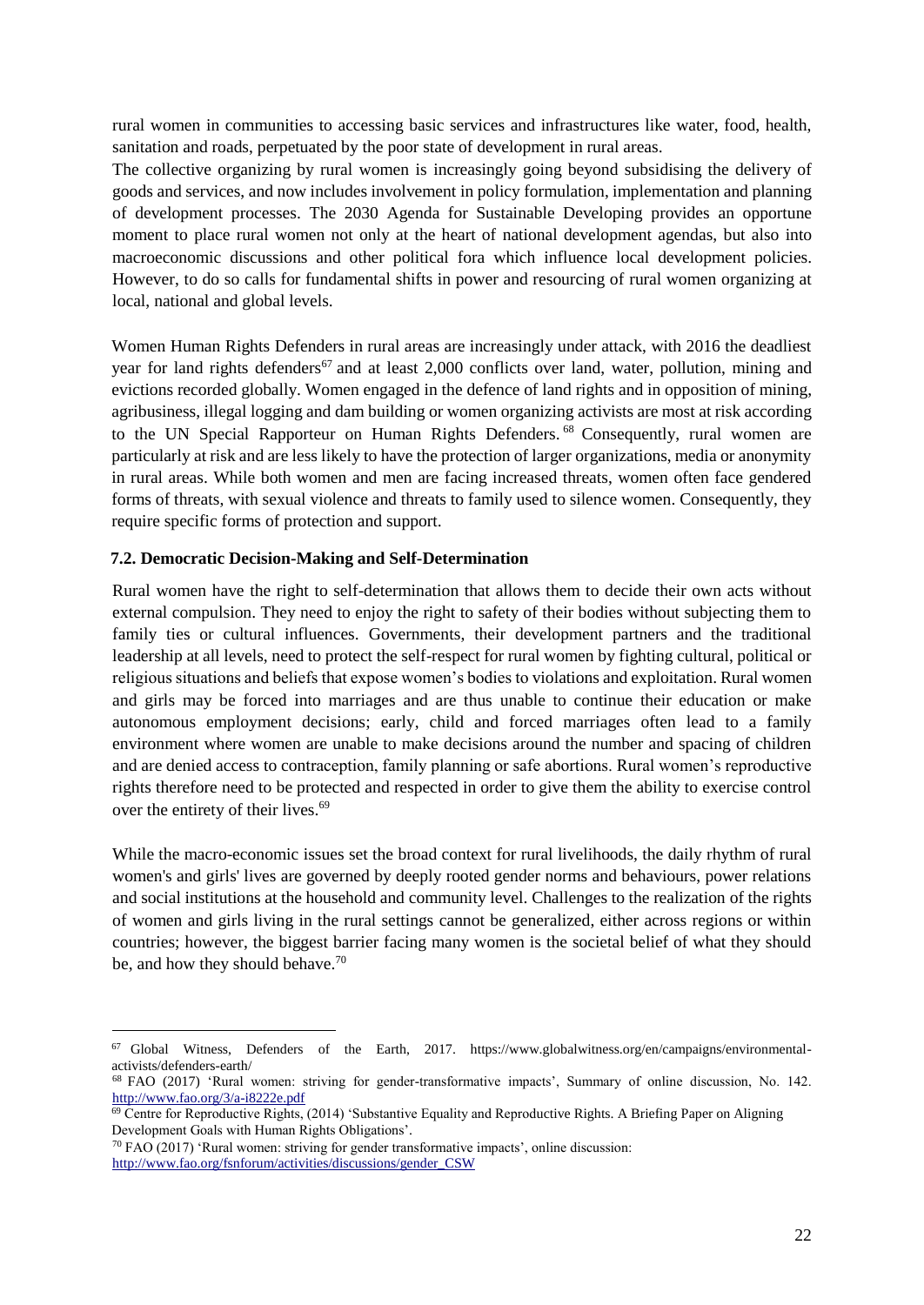Cooperation and greater equality within the household – through joint decision-making and shared visions – enables households to become more viable and resilient.<sup>71</sup> This process is more inclusive than solely strengthening women's voice and agency in the household. Women are more successful as innovators, entrepreneurs and leaders when they secure the understanding and support of their extended family; many are able to manage intrafamily bargaining processes whilst maintaining social norms. This can be more challenging for women-headed households without support networks. Changes at the household level need to be under-pinned by broader community dialogue on social norms and engaging the support of community and religious leaders and local authorities to create a safe context for departing from the social norms. Men need to be supported to redefine masculinity which includes the need for developing a positive attitude towards the rights of women and girls. Although lifelong learning for all ages and contexts relevant to livelihood choices is important, the role of primary education for children is paramount; education about gender equality with the next generation – young girls and boys – will be a driving force for change.

At the macro level, governments and development agents ought to exercise, advocate for and reinforce democratic decision-making in order to achieve meaningful, sustainable and inclusive economic development and eradication of poverty<sup>72</sup> especially among women. Governments therefore need the involvement of gender-balanced community representation that also respects the rights of women and girls. Only when such steps are undertaken can the governments increase their ability to effectively use available investment opportunities that help to alleviate poverty among the rural poor. A lack of time, traditional views towards the role of women, unreliable information and inadequate economic resources continue to be the main limitations on rural women's ability to effectively participate in democratic decision-making. A meaningful way to effective development is to directly engage with those women whose contributions reflect the true situations of their communities.

# <span id="page-22-0"></span>**Recommendations**

l

To enable rural women's collective power and self-determination over their bodies, households, resources and communities, Member States and international development stakeholders are urged to take the following actions:

- 1. Protect and promote rural women's organizing as a key strategy to strengthen their capacity to influence policy, and legislative and governance frameworks that advances women's human rights and their empowerment;
- 2. Fully Implement Human Rights Council resolution 33/22 that calls for public participation in Political and Public Affairs, including facilitating transparent and free flow of information on public financing and budgets;
- 3. Guarantee the participation of rural women in the collection, analysis and utilization of data and technology, to monitor the quality of public investments and to ensure the sustainable and equitable utilization of natural resources;
- 4. Systematically address the underlying social norms which perpetuate gender inequalities through social and behaviour change communication and methodologies, including in school curricula;
- 5. Design and implement national policies and programmes that address the roles and responsibilities of men and boys to work towards achieving gender equality;

<sup>71</sup>IFAD (2014) 'Household methodologies toolkit' [https://www.ifad.org/topic/household\\_methodologies/overview](https://www.ifad.org/topic/household_methodologies/overview)

<sup>72</sup> Committee on Food Security, (2014) 'Principles for Responsible Investment in Agriculture and Food systems'.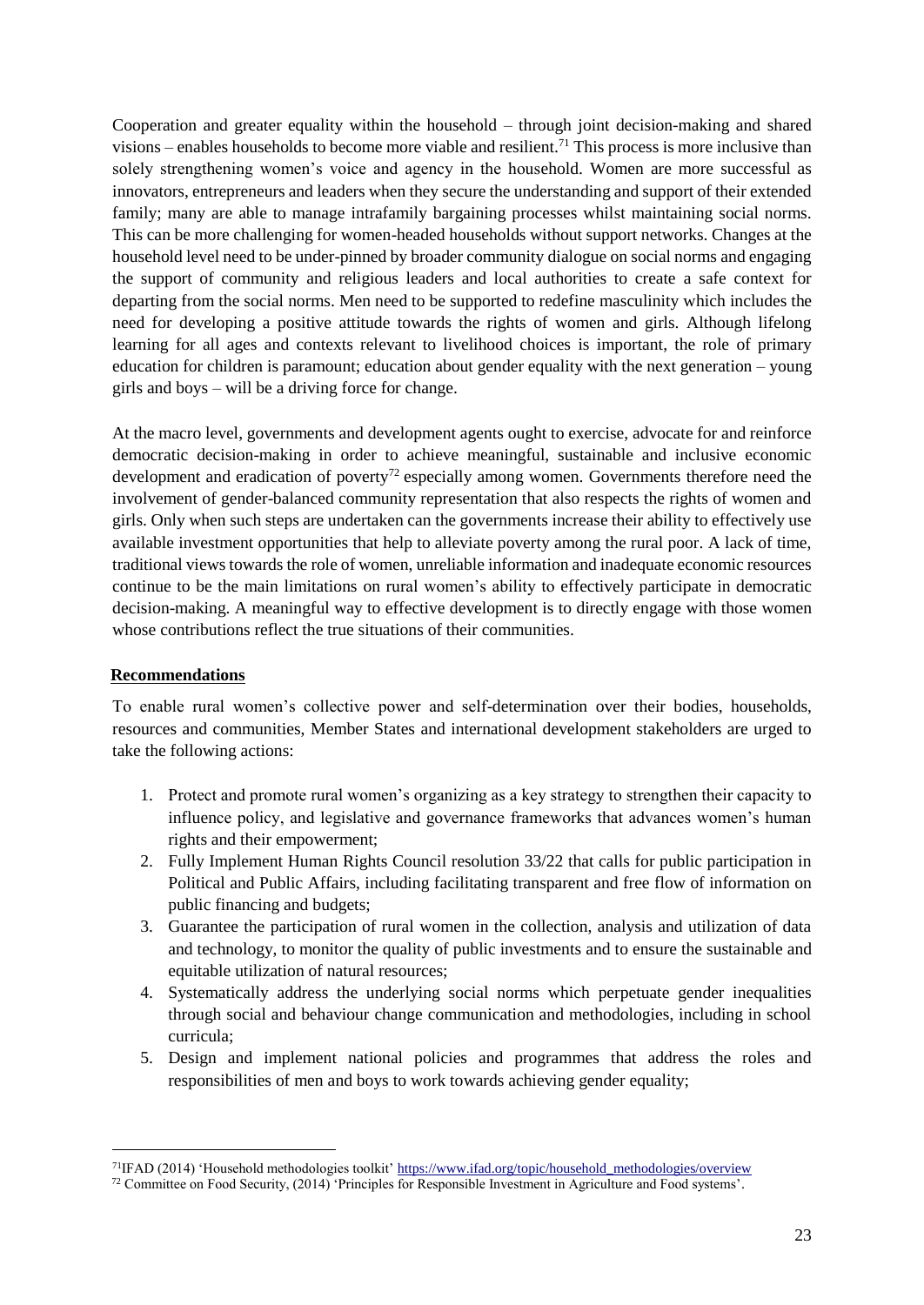- 6. Refrain from threatening, harassing, criticizing rural WHRD's and develop national protection policies designed to protect WHRDs from attacks from both state and non-state actors and creates an enabling environment for WHRDs to do their work free from harm;
- 7. Investigate thoroughly and independently violations against WHRDs by all perpetrators, and ensure that such violations do not go unpunished. The State should provide victims with access to effective judicial remedies and reparation;
- 8. Ensure WHRD's have access to remedies in countries where corporations are domiciled, in addition to the country in which the violation took place;
- 9. Develop and strengthen statutory regulation of private security actors in line with international human rights standards, and establish appropriate reporting mechanisms for complaints of violations, including both the threat and the occurrence of violence and sexual assault, committed by such actors.